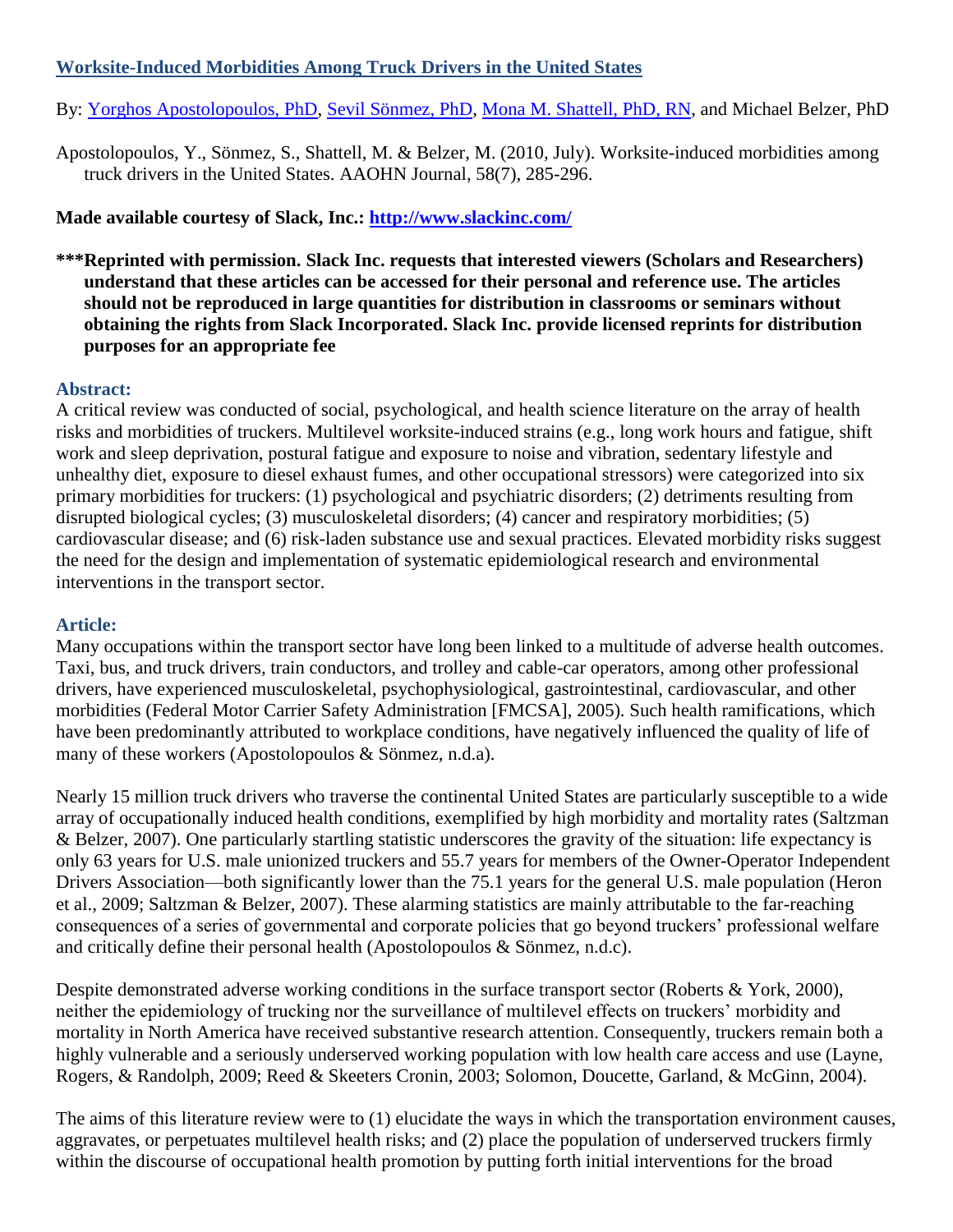transportation sector. Although emphasis has been placed on North America, data and assertions of this article may be applicable to the trucking sectors of industrialized and developing nations.

### **THE HEALTH OF TRUCKERS**

Trucking has been classified as one of the highest-risk occupations in the United States (Bureau of Labor Statistics [BLS], 2007). Workplace conditions not only are detrimental to truck drivers' health but also encourage unhealthy behavioral patterns that can adversely affect truckers' well-being (Apostolopoulos & Sönmez, n.d.a). These conditions are attributed to the transportation environment, including trucking operations in loading areas, warehouses, terminals, truck stops, and even truck cabs (Apostolopoulos & Sönmez, n.d.a). This environment has occupational, institutional, organizational, physical, social, and governmental dimensions, including the policies and regulations that govern them (Apostolopoulos & Sönmez, n.d.a). Inextricably connected, key components include government regulations, trucking operations, corporate policies, and the built environment (Apostolopoulos & Sönmez, n.d.a) (Table 1). Although modifiable, the transportation environment critically affects truckers' lives—from the air they breathe and the food they eat to their sleep patterns and opportunities for physical activity (Apostolopoulos & Sönmez, n.d.c). Delineating the role of the transportation environment in the health and safety of both individual truckers and the public is long overdue, particularly given the growing recognition of environmental factors in shaping health behaviors (Booth et al., 2001).

Government deregulation and hours of service (HOS) define trucking operations in North America. Deregulation during the late 1970s was the impetus for restructuring the trucking sector from the 1980s on, with profound effects on truckers' bargaining power and work conditions (Belzer, 2000). According to Saltzman and Belzer (2007), drivers are allowed to work as much as 84 hours in a 7-day work week. Consequently, deregulation and HOS have resulted in a marketplace with excessive labor, fueling the creation of a selfperpetuating "sweatshop environment" (Belzer, 2000). This environment is characterized by high turnover, comparatively low earnings, and the absence of health insurance and pension plans for truckers and, in turn, adversely impacts truckers' health directly linked to highway safety (Rodriguez, Rocha, Khattak, & Belzer, 2003).

Trucking operations involve diverse but interconnected components and activities. At the heart of trucking lies the "for-hire service" segment, compared to private carriers, and its two main components: "less-thantruckload" (LTL) and "truckload" (TL). LTL carriers consolidate, haul, and distribute goods via the hub-andspoke system, which involves a network of centrally located trucking terminals or hubs where loading and unloading occur in preparation for distribution to outlying locations. TL carriers, on the other hand, usually travel longer distances and move shipments directly from origin to destination. Within this division, shippers and consignees who receive freight shipments dominate the market by defining rates, schedules, and services. They thereby place pressure on truckers to meet tight schedules with "just-in-time" deliveries, oftentimes made possible only by working shifts that conflict with biological cycles (Belzer, 2000).

Corporate policies that shape trucking unfold within the public and commercial infrastructure of truck stops, trucking terminals, and warehouses. Truck stops, in particular, are designed, built, and operated by a nationwide network of multimillion-dollar corporations that collaborate with other transnationals and cater to a captive market of truckers. Services include food, truck operations, maintenance, and support, as well as entertainment, communication, and leisure amenities (National Association of Truckstop Operators [NATSO], n.d.). Truck stops are infamous for their poor air quality, unhealthy food consisting of mostly deep-fried and fat- or sodiumladen offerings, and scarce room and opportunities for physical activity.

Finally, the built environment of trucking encompasses all physical and spatial dimensions of truck stops, trucking terminals, and warehouses (Apostolopoulos & Sönmez, n.d.a). Because truckers spend significant time in these settings, their built environment must be efficient, comfortable, spacious, user-friendly, and safe and, above all, must offer opportunities for truckers to make healthful food and physical activity choices during nonworking hours. However, the spatial and physical attributes of typical truck stops and terminals are not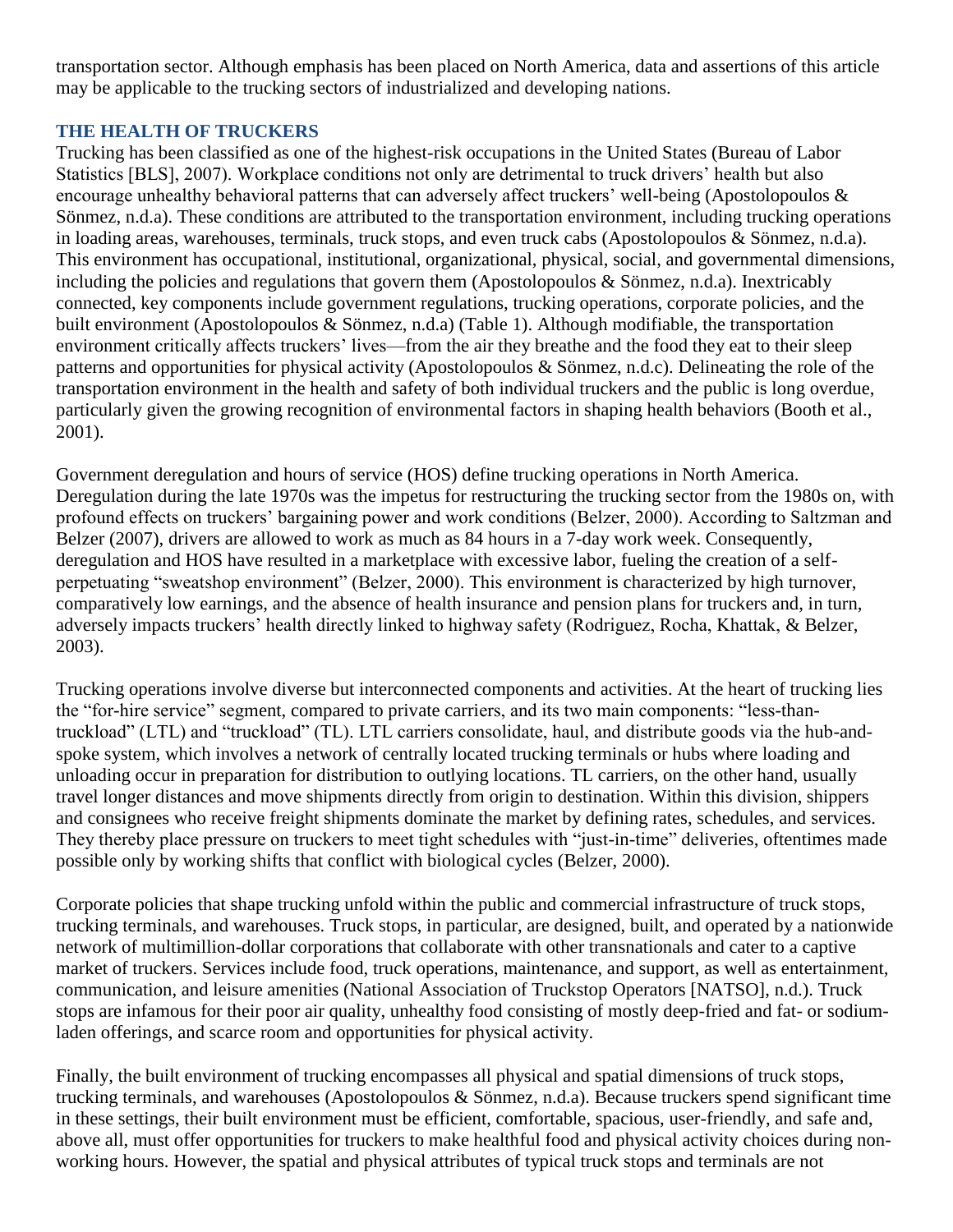conducive to healthy lifestyles and are filled with obstacles to healthy living that are difficult to overcome. The combination of poor design and layout discouraging walking, lack of healthy food choices, difficulty accessing community resources, and extremely poor air quality makes it difficult for truckers to sustain healthful behaviors (Apostolopoulos & Sönmez, n.d.a, n.d.c).

Within this context, an inexplicable lacuna of epidemiological research on North American truckers exists and, in fact, the chronic multilevel effects of trucking in North America on driver morbidity and mortality remain largely unknown (Apostolopoulos & Sönmez, n.d.a; Rosa & Colligan, 1997; Saltzman & Belzer, 2007). To date, no comprehensive epidemiological investigations of the role of shift work, long work hours, chronic stress, exposure to constant vibration, diesel fumes and poor air quality, sedentary lifestyle, postural fatigue, steady diet of unhealthy food, and other occupational stressors on the health of truckers have been undertaken.

| Table 1                                                          |                                                                                                                                                                                                                                                                          |                                                                                                                                                                                                                                                                                   |                                                                                                                                                                                                                                       |  |  |  |
|------------------------------------------------------------------|--------------------------------------------------------------------------------------------------------------------------------------------------------------------------------------------------------------------------------------------------------------------------|-----------------------------------------------------------------------------------------------------------------------------------------------------------------------------------------------------------------------------------------------------------------------------------|---------------------------------------------------------------------------------------------------------------------------------------------------------------------------------------------------------------------------------------|--|--|--|
| <b>Transportation Environment and Trucker Health</b>             |                                                                                                                                                                                                                                                                          |                                                                                                                                                                                                                                                                                   |                                                                                                                                                                                                                                       |  |  |  |
| <b>Transportation</b><br><b>Environment</b><br><b>Components</b> | <b>Main Dimensions</b><br>of Transportation<br><b>Environment</b><br><b>Components</b>                                                                                                                                                                                   | What It Means for<br><b>Trucking and Truckers</b>                                                                                                                                                                                                                                 | <b>Effects on Trucker</b><br>Health                                                                                                                                                                                                   |  |  |  |
| Government regula-<br>tions                                      | Pro-competitive economic<br>regulation of trucking<br>("deregulation") and HOS<br>provisions                                                                                                                                                                             | Competitive carriers and<br>labor markets; unioniza-<br>tion decline; lower wages<br>and benefits; poor working<br>conditions; "sweatshop"<br>environment produced by<br>contingent compensation<br>and precarious employ-<br>ment; HOS violations                                | Disrupted biological cycles;<br>fatigue and sleep loss and<br>metabolic strains; stress<br>symptoms; sedentary<br>lifestyle, obesity; CVD and<br>diabetes risks: low wages<br>linked with more crashes                                |  |  |  |
| Trucking operations                                              | Logistics and market<br>structure; TL/LTL carriers;<br>hub-and-spoke system;<br>terminals and warehouses:<br>shippers and consignees                                                                                                                                     | Segmented market with<br>shippers holding immense<br>bargaining leverage; harsh<br>working conditions and<br>long hours for drivers; lack<br>of organization-based<br>health promotion programs                                                                                   | Sedentary, stressful lifestyle;<br>low physical energy<br>(fatique) and mental alert-<br>ness; social isolation;<br>eating while driving; head-<br>aches; respiratory, CVD<br>risks; musculoskeletal<br>disorders                     |  |  |  |
| Corporate policies in<br>trucking settings                       | Overall infrastructure:<br>conditions: resources:<br>amenities; ergonomics of<br>highways, truck stops, ter-<br>minals, and truck cabins                                                                                                                                 | Lack of exercise facilities;<br>exposure to noise and<br>fumes: constant vibration<br>while driving; irregular and<br>unhealthy dietary options;<br>long and irregular working<br>hours                                                                                           | Obesity and high expo-<br>sure to smoking or diesel<br>exhausts are predictive of<br>stroke, diabetes, and other<br>endocrine disorders, CVD,<br>arthritis, back pain, and<br>cancer risks                                            |  |  |  |
| <b>Built environment</b>                                         | Spatial and physical aspects<br>of highways, truck stops,<br>and trucking terminals<br>(design, layout, pedestrian<br>and walking services, ac-<br>cess)<br>Note. HOS = hours of service; $CVD =$ cardiovascular disease; $LTL =$ less-than-truckload; $TL =$ truckload. | Efficient, safe, and healthy<br>work settings; location,<br>proximity, and accessibility<br>of truck stops and termi-<br>nals to and from commu-<br>nity services or resources;<br>availability, adequacy,<br>and quality of space that<br>supports activity; social<br>isolation | Sedentary lifestyle, limited<br>access to healthier foods,<br>and limited clean air with<br>associated risk factors for<br>obesity, CVD, diabetes,<br>cancer, and other morbidi-<br>ties; higher risks of depres-<br>sion and suicide |  |  |  |

#### **METHODS**

This literature review emerged from an extensive review of the U.S. Department of Transportation's FMCSA report, with a specific focus on the potential impact of HOS provisions for the operators of commercial motor vehicles, predominantly truckers (FMCSA, 2005). From this report, more than 200 primary bibliographical references were studied, leading to the development of three comprehensive lists involving relationships between the transportation environment and trucker morbidities. More specifically, the trucker morbidities were identified as "health compromising situations," "documented morbid conditions," and "speculative morbidities or those not established with truckers." This classification then led to the compilation of 120 journal articles and reports (through May 2009) that were identified from PubMed Central, PsycINFO, and TRANSPORT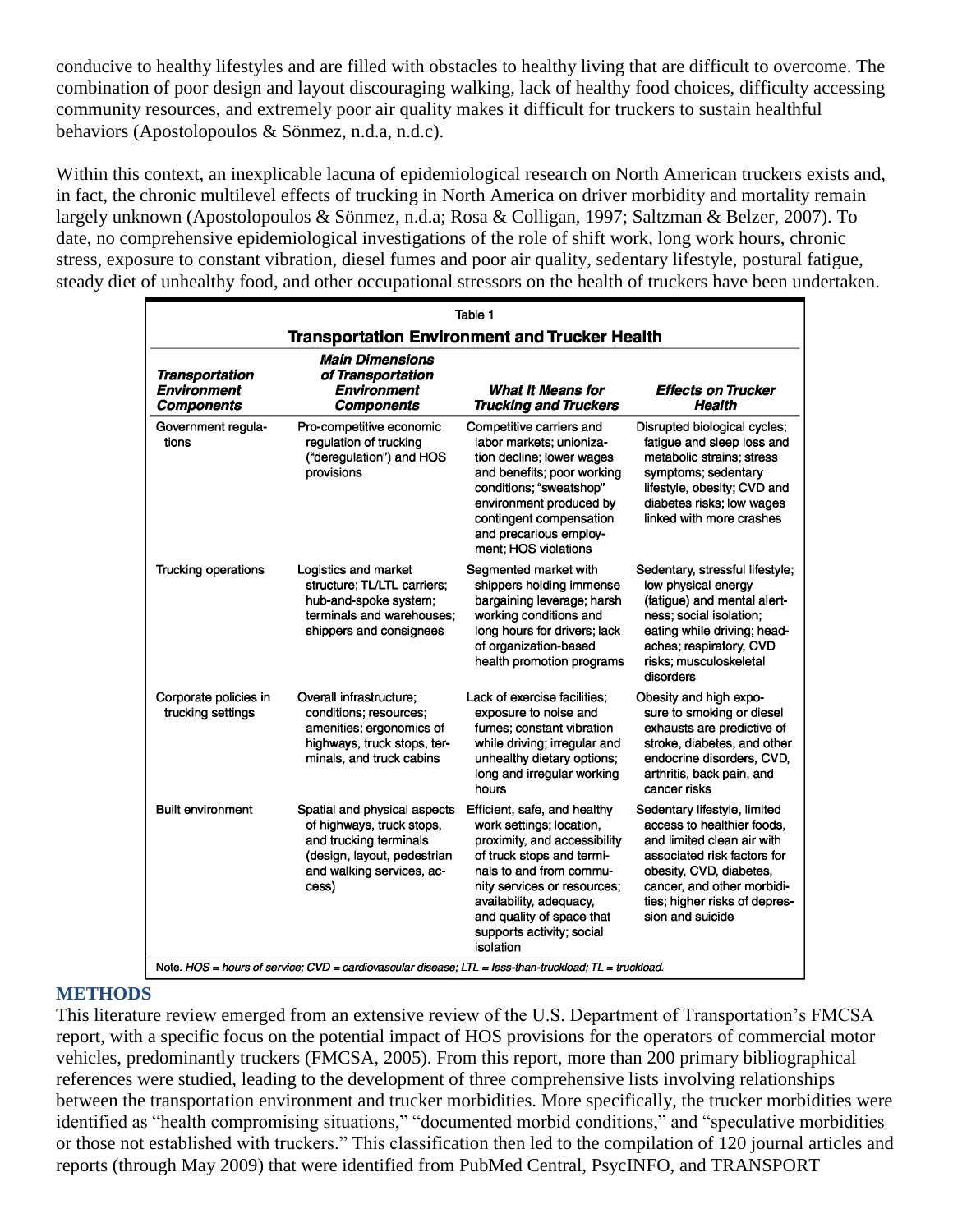databases. PubMed Central is the National Institutes of Health digital archive of biomedical and life sciences literature; PsycINFO is the most inclusive database of psychological literature, provided by the American Psychological Association; and TRANSPORT is the premier bibliographical database of transportation research, produced by the Organization for Economic Co-operation and Development, the U.S. Transportation Board of the National Academy of Sciences, and the European Conference of Transport Ministers. Using these sources, populations, exposures, and outcomes were evaluated within the transportation environment. Key words and health-related subject headings were selected to represent outcomes (e.g., respiratory morbidities, cancer, hypertension, musculoskeletal disorders, vehicular crashes) and exposures of interest (e.g., shift work, sleep deprivation, exposure to diesel exhaust, lack of physical activity, unhealthy diet).

### **RESULTS**

Findings were organized to present a wide array of health-compromising situations for truckers. Documented morbidities for truckers and speculative morbidities or those not established with truckers had to be supported by two lists with key citations to be included (Table 2). Due to space limitations and for optimal organization, the following were used to amplify the gamut of truckers' broad health problems: (1) psychological and psychiatric disorders; (2) detriments resulting from disrupted biological cycles; (3) musculoskeletal disorders; (4) cancer and respiratory morbidities; (5) cardiovascular disease; and (6) risk-laden substance use and sexual practices.

### *Psychological and Psychiatric Disorders*

Several reports corroborated truckers' heightened levels of stress and significant risk for various psychiatric disorders (Apostolopoulos & Sönmez, n.d.a; Bernard, Bouck, & Young, 2000; Wong, Tam, & Leung, 2007). In a test of psychological distress, parcel-delivery truck drivers scored significantly higher than any other occupational group. Truck drivers were also found to be in the 91st percentile for the Global Stress Index portion of the Symptom Checklist SCL-90 (Orris et al., 1997). Other studies have revealed stressful situations and conditions (i.e., traffic congestion; loneliness and social isolation or being "out-of-phase" with society; fear of assault, robbery, and other forms of violence; lack of job satisfaction and control; crash fatality risks; financial pressures; disrespectful treatment by shipping and receiving personnel; insufficient sleep and chronic fatigue; tight schedules; and continually rotating shift patterns) (Anderson, 2004; Anderson & Reed, 2002; Belman & Monaco, 2001; Belzer, 2000; Saltman & Belzer, 2003) directly linked to the milieu of trucking.

Stressors, whether individual or in combination, appear to induce suboptimal psychophysiological states among workers in diverse occupational categories, thus potentially producing high levels of occupational stress (Kivimäki et al., 2006). Repercussions from chronic stress range from relationship and family problems, to increased cholesterol levels linked to dietary patterns and overweight and obesity, to high rates of suicide (Bernard et al., 2000; Steptoe & Brydon, 2005). In most cases, these adverse effects are independent of individual factors. Among Australian long-haul truckers, suicide accounted for 10% of all deaths, was the fourth most common cause of death among these drivers, involved victims younger than 36 years, and was linked to financial pressures (Quinlan, 2001).

Work-related psychological stress also contributes to increased numbers of injuries and illnesses, even when employees are away from work. Although aggregate injuries and illnesses in the United States declined for all occupations by about 20% from 1992 to 1999, incidence rates for truckers increased by nearly 5% between 1992 and 1996 (BLS, 2002). Finally, an International Labor Organization report indicated that work-related stress expenditures cost employers more than U.S. \$200 billion annually (Tangri, 2003).

#### *Detriments Resulting From Disrupted Biological Cycles*

Links between truckers' shift work and sleep patterns and resulting adverse effects have attracted significant research attention (Freund, 1999; Hanowski, Wierwille, & Dingus, 2003). When the circadian rhythm, a 24 hour cycle in the physiological processes of living beings originating from a clock circuit in the hypothalamus set by information from the optic nerve, is altered due to rotating schedules, various gastrointestinal, cardiovascular, reproductive, and other dysfunctions are reported and conditions such as diabetes, epilepsy, and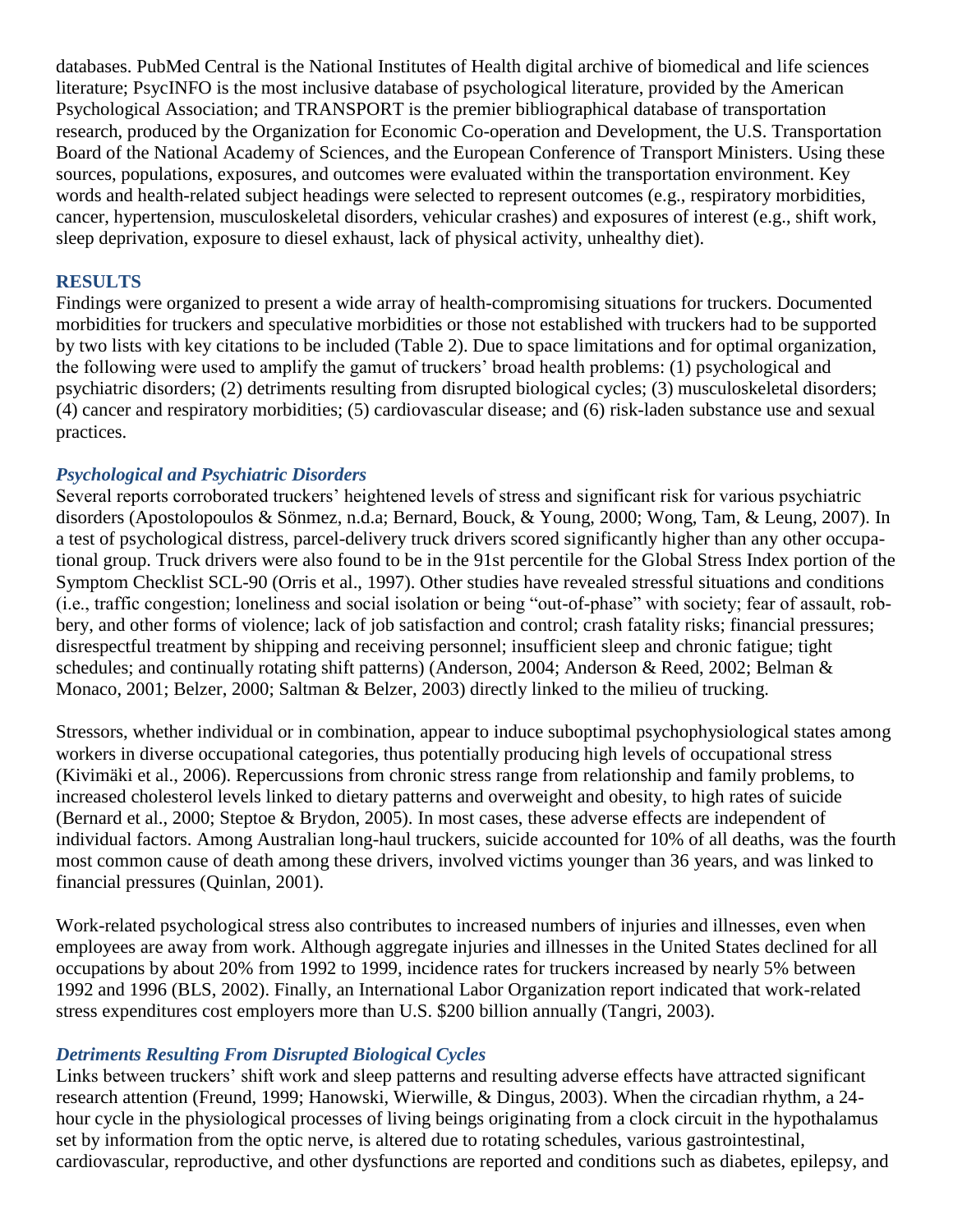psychiatric disorders can be severely exacerbated (Barton & Folkard, 1993; Scott, 2000).

Fragmented and erratic work schedules that result in sleep deprivation and frequent distortions in the perception of sleepiness have been empirically linked with fatal crashes (Hakkanen, Psych, & Summala, 2000; Lyznicki, Doege, Davis, & Williams, 1998). In studies on verifiable sleep, determined via actigraph watch or electroencephalogram, truckers averaged 3.8 to 5.2 hours of sleep daily (Balkin et al., 2000; Dinges, Maislin, Krueger, Brewster, & Carroll, 2005), much below the 6 to 8 hours associated with a healthy lifestyle (Caruso, Hitchcock, Dick, Russo, & Schmit, 2004). Moreover, nighttime fatigue-induced accident rates for truckers are more than three times higher than daytime rates, and fatal sleep-related crashes are particularly frequent between midnight and 6 a.m., likely the result of truckers' efforts to defy their circadian clocks (Akerstedt, Czeisler, Dinges, & Horne, 1994).

|                                                                        |                                                                                                                                                                               | Table 2                                                                                                        |                                                                                                        |                                                                                            |  |  |
|------------------------------------------------------------------------|-------------------------------------------------------------------------------------------------------------------------------------------------------------------------------|----------------------------------------------------------------------------------------------------------------|--------------------------------------------------------------------------------------------------------|--------------------------------------------------------------------------------------------|--|--|
| Occupational Risks and Documented/Speculative Morbidities for Truckers |                                                                                                                                                                               |                                                                                                                |                                                                                                        |                                                                                            |  |  |
| Health-<br>Compromising<br><b>Situations for</b><br>Truckers           | Documented<br><b>Morbidities for</b><br><b>Truckers</b>                                                                                                                       | <b>Key Studies</b>                                                                                             | <b>Speculative</b><br><b>Morbidities</b><br>or Those Not<br><b>Established With</b><br><b>Truckers</b> | <b>Key Studies</b>                                                                         |  |  |
| Long work hours and<br>fatigue                                         | Musculoskeletal disor-<br>ders; CVD; accidents                                                                                                                                | Jansen et al.,<br>2008: Liu &<br>Tanaka, 2002                                                                  | Neuropsychological<br>problems; alcohol<br>abuse; smoking; inju-<br>ries; weight gain                  | Apostolopoulos et<br>al., n.d.a; Caruso<br>et al., 2004                                    |  |  |
| Shift work and sleep<br>deprivation                                    | Fatigue; disrupted<br>biological cycles; fatal<br>crashes: CVD                                                                                                                | Alvarez & Ayas,<br>2004; Bigert et<br>al., 2003; Dinges<br>et al., 2005;<br>Hanowski et al.,<br>2003           | Metabolic and<br>endocranial reper-<br>cussions; impaired<br>immune functions                          | Ayas et al., 2003;<br>Baskin et al<br>2005; Buxton et<br>al., 2002                         |  |  |
| Postural fatigue and<br>exposure to noise<br>or vibration              | Musculoskeletal dis-<br>orders, injuries, and<br>disabilities; fatigue,<br>insomnia, and head-<br>aches                                                                       | Clark et al., 2001;<br><b>FMCSA, 2005;</b><br>Miyamoto et al.,<br>2000                                         | Circulatory, bowel,<br>and respiratory<br>problems                                                     | Cann et al., 2004                                                                          |  |  |
| <b>Exposure to diesel</b><br>fumes                                     | Headaches, dizziness,<br>and nausea; respira-<br>tory strains, stroke,<br><b>CVD</b>                                                                                          | Steenland et al.,<br>1992                                                                                      | Bladder and ovarian<br>cancer                                                                          | Colt et al., 2004;<br>FMCSA, 2005;<br>Garshick et al.,<br>2003; Hannerz &<br>Tuchsen, 2001 |  |  |
| Sedentary lifestyle<br>and unhealthful diet                            | Overweight and obe-<br>sity; high cholesterol;<br>hypertension; CVD;<br>stroke: diabetes                                                                                      | Bigert et al., 2004;<br>Evans, 1994;<br>Harrington, 1995;<br>Korelitz et al.,<br>1993; Roberts &<br>York, 2000 | Lower back pain;<br>arthritis                                                                          | Field et al., 2001                                                                         |  |  |
| Other cumulative oc-<br>cupational stress-<br>ors and risks            | Psychological distress;<br>psychiatric disorders:<br>depression; suicide;<br>substance abuse;<br>sexual risks; violence<br>(assault, weapons,<br>robbery)                     | Apostolopoulos &<br>Sönmez, 2007;<br>Crouch et al.,<br>1993; Quinlan,<br>2001; Stratford et<br>al., 2000       | Musculoskeletal disor-<br>ders: CVD                                                                    | Rugulies et al.,<br>2004                                                                   |  |  |
| Overall occupational<br>consequences                                   | Elevated morbidity<br>and mortality rates<br>and resulting low life<br>expectancy<br>Note. CVD = cardiovascular disease; FMCSA = Federal Motor Carrier Safety Administration. | Aronson et al.,<br>1999; Saltzman &<br><b>Belzer, 2007</b>                                                     |                                                                                                        |                                                                                            |  |  |

Sleep-disordered breathing, or sleep apnea, doubles truckers' accident rates (Stoohs, Guilleminault, Itoi, & Dement, 1994). In fact, obstructive sleep apnea, in particular, is correlated with obesity and large neck size (Baskin, Ard, Franklin, & Allison, 2005; Drake, 2003), both of which are prevalent among truckers. Obese truckers have a twofold higher accident-involvement rate compared with their non-obese counterparts (Roberts & York, 2000). In a road safety survey, 25% of truckers reported falling asleep at the wheel in the past year and 47% reported the same at some time in their careers (McCartt, Rohrbaugh, Hammer, & Fuller, 2000). Finally,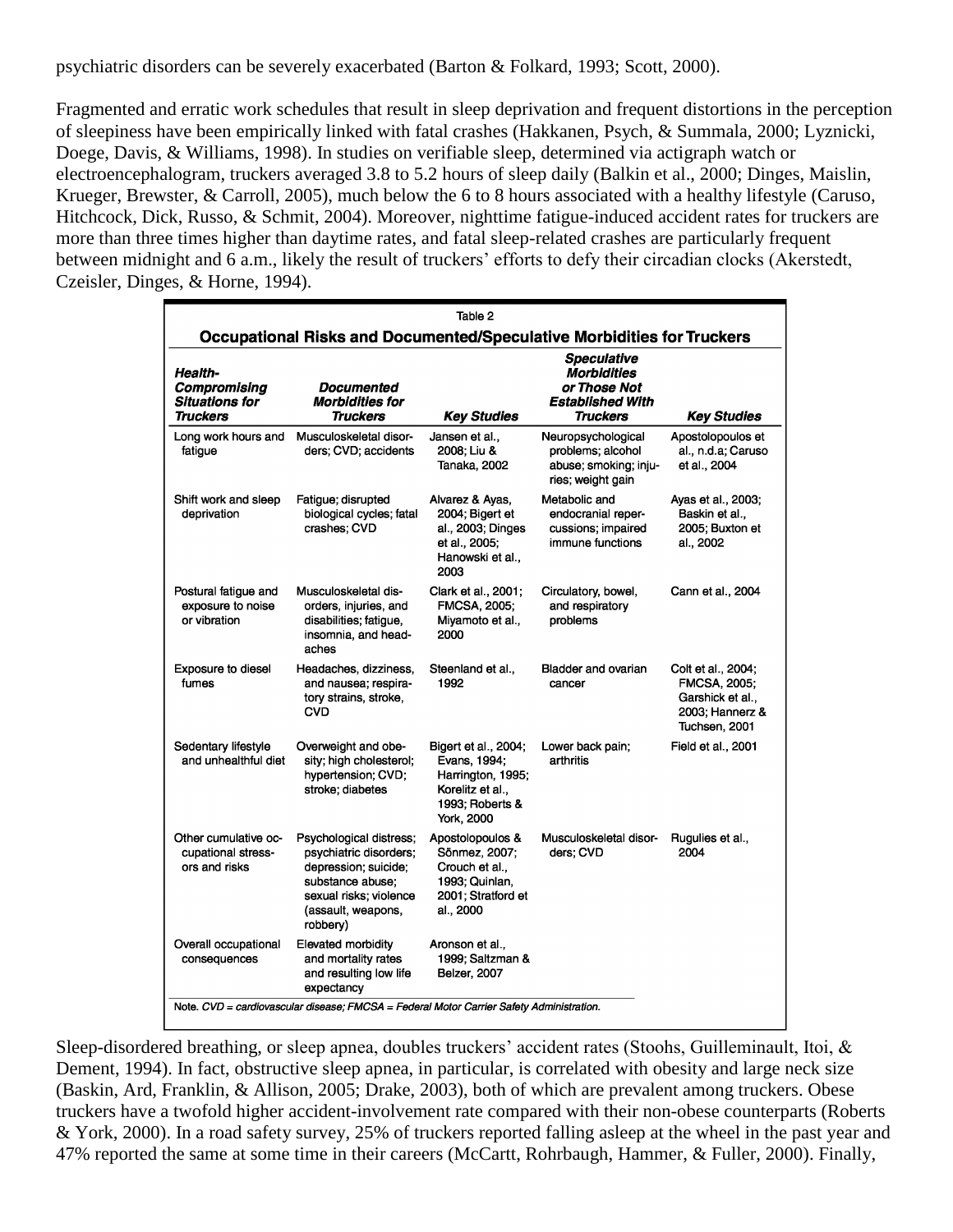sleep debt resulting from semi-chronic, partial sleep restriction has additional metabolic and endocranial repercussions, leading to increased risks for obesity, pre-diabetic states, and impaired immune functions (Ayas et al., 2003; Buxton, Spiegel, & van Cauter, 2002). Recent research suggests that disruptions in sleep patterns, often linked to 24-hour lifestyles, are associated with increased body fat and altered metabolism, although the cause-effect relationship of these associations has not been fully explained (Baskin et al., 2005; Bray & Young, 2007). Further, although sleep debt may cause metabolic changes, baseline obesity is also associated with increased risks for sleep-disordered breathing (Hasler et al., 2004; Taheri, Lin, Austin, Young, & Mignot, 2004). Considering that abnormal sleep and wake patterns are believed to alter intracellular circadian clocks (Baskin et al., 2005; Bray & Young, 2007), potential links between obesity rates among truckers and the routine disruption of their sleep patterns clearly warrant closer examination.

#### *Musculoskeletal Disorders*

As a consequence of long workdays, whole-body vibration, and postural fatigue, truckers experience severe ergonomic strains (FMCSA, 2005; Jensen et al., 2008). These strains cause musculoskeletal disorders, injuries, and disabilities; work-related musculoskeletal disorders account for more than one third of occupational injuries and illnesses involving lost work time for the general population (U.S. Department of Labor [USDL], n.d.). Among the unionized LTL work force, drivers and yard workers account for a disproportionately high share of permanent disability payments due to musculoskeletal disorders (Rogers, 2003). Prevalent health problems include low back injuries and knee disorders, which represent nearly half of all workers' compensation claims.

Whole-body vibration, a function of the truck's age, speed, and maintenance, the design of the truck cab including suspension and power steering, and the roadway type and condition, has been highly correlated with low back injuries (Mayhew & Quinlan, 2001; Miyamoto et al., 2000). Exposure to vibration and noise can cause fatigue, insomnia, and headaches, and prolonged exposure may contribute to circulatory, bowel, and respiratory problems (Cann, Salmoni, & Eger, 2004; Mabbott, Foster, & McPhee, 2001; Occupational Health Clinics for Ontario Workers, Inc., 2005). Beverage delivery and ready-mix concrete drivers, in particular, face extreme ergonomic stresses ranging from slips and falls to serious fractures due to worksite hazards such as walking on wet surfaces and damaged sidewalks and stairwells (Clark et al., 2001; McCann, 2003; McGlothlin, 2003).

Besides physical exposures that manifest stronger and more consistent effects leading to musculoskeletal disorders, work-related psychosocial exposures, whether independent of or interacting with physical exposures, are also risk factors for musculoskeletal disorders (Rugulies et al., 2004). Truckers, who experience the complex interplay of both physical and psychosocial conditions in the workplace, are at increased risk for psychophysiological stress reactions and subsequent musculoskeletal disorders, as is the case with other occupational groups (Theorell & Karasek, 1996).

#### *Cancer and Respiratory Morbidities*

Studies of truckers and railroad employees report an increased incidence of lung cancer due to their exposure to diesel fumes (Garshick et al., 2003). Truckers who drive gasoline tankers especially complain of acute headaches, dizziness, and nausea. Diesel exposure has been associated with chronic respiratory problems such as wheezing, asthma, reduction in pulmonary function, and allergic inflammation (Steenland, Deddens, & Stayner, 1998; Steenland, Silverman, & Zaebst, 1992).

Although risks associated with high levels of diesel exposure are undeniable (Steenland et al., 1998), U.S. policy makers question causal connections between diesel exposure and cancer. Primary reasons for doubting causation include confounders such as synergistic effects of other pollutants (e.g., smoking prevalence among truckers), inconclusive research due to methodological shortcomings and deficient data, and the long latency period of most cancers (FMCSA, 2005). For example, keeping trucks idling while waiting at trucking terminals and truck stops, during traffic congestion, or while running heat or air conditioning when using the sleeper berth generates higher exposure than actual highway driving. High levels of diesel particulate matter are also present on loading docks (Clean Air Task Force, 2005; Garshick et al., 2003; Steenland et al., 1992, 1998), although it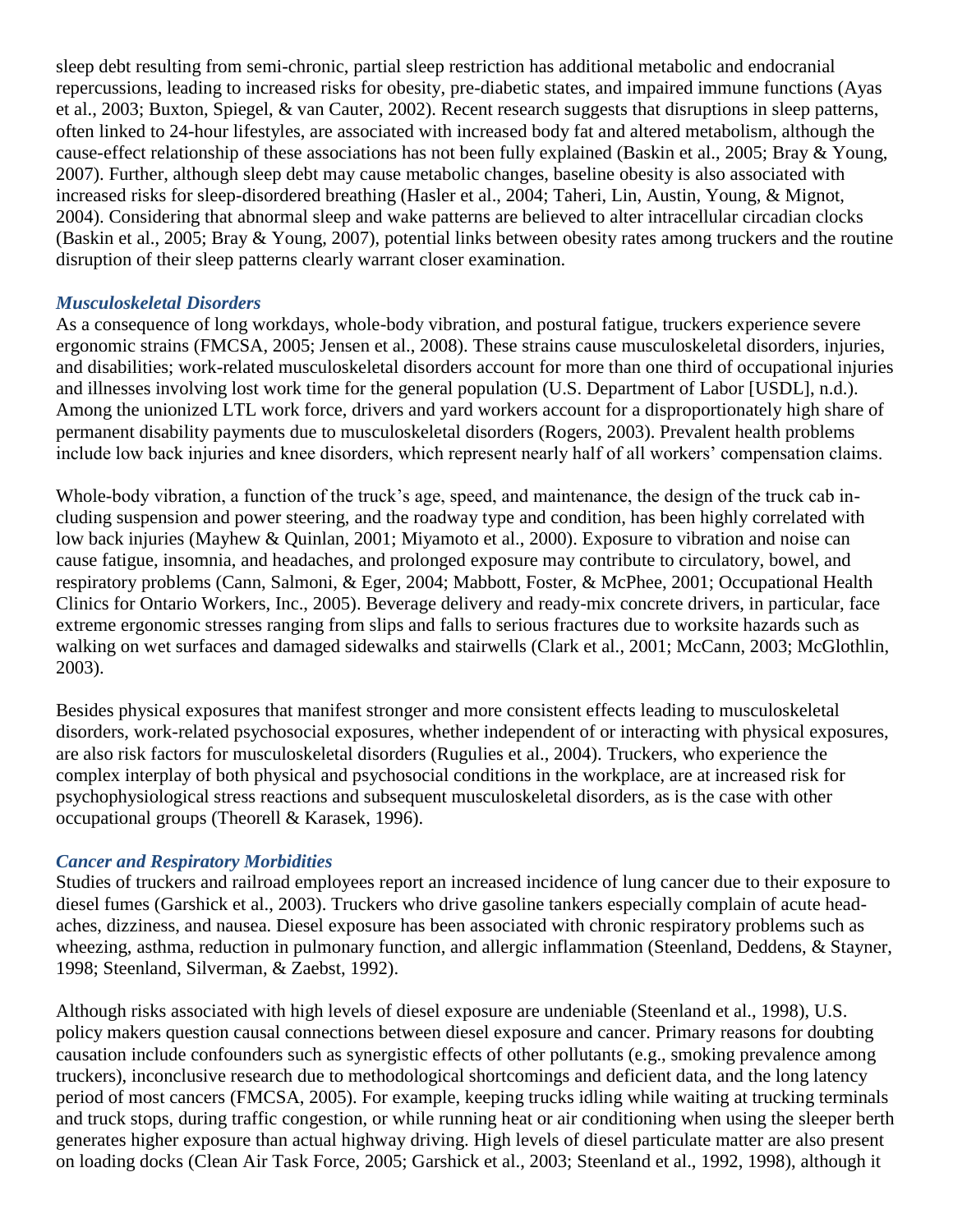is difficult to estimate possible combinations of various conditions.

Undoubtedly, the extent of cancer risk depends on length of exposure (Steenland et al., 1998). Case-control studies in Germany and Denmark have established significant associations between lung cancer and years of employment (Brüske-Hohlfeld et al., 1999; Soll-Johanning, Bach, & Jensen, 2003). Similar associations have been demonstrated between trucking and bladder cancer and ovarian cancer in female drivers (Colt et al., 2004; Guo et al., 2004). Finally, more recent epidemiological studies from Sweden have identified links between exposures of male truckers in the construction sector to diesel exhaust and increased rates of prostate cancer (Järvholm & Silverman, 2003).

### *Cardiovascular Disease*

Biomedical and epidemiological research has related conditions of overweight and obesity to a wide range of morbidities (Järvholm & Silverman, 2003). However, a balanced diet and physical activity, two reliable correlates of weight control, can significantly reduce risks for physiobiological (e.g., heart disease, hypertension, diabetes) and psychological (e.g., depression, anxiety, stress) illnesses (Bauman, 2004). Extant data indicate that 85% of truckers are overweight or obese (Martin, Church, Bonnell, Ben-Joseph, & Borgstadt, 2009), compared with 66.9% of men older than 20 years in the general U.S. population (Bernstein, Bilheimer, & Makuc, 2010). In a study on the development of a wellness program for commercial drivers, fried foods and animal fats were found to be favorite menu selections for truckers on the road (Holmes, Power, & Walter, 1996). The consequences of such unhealthful nutritional practices are further exacerbated by a highly sedentary, occupation-induced lifestyle characterized by the lack of regular physical activity, further worsened by prevalent smoking and alcohol use. The only recorded measurement revealed that 92% of male truckers are inactive; they do not participate regularly in aerobic exercise (Korelitz et al., 1993), compared to 27.89% of the general U.S. male population (Pate et al., 1995).

Overweight and obesity not only are well-established risk factors for stroke, cardiovascular disease, hypertension, and diabetes (Ostbye, Dement, & Krause, 2007), but also exacerbate arthritis and lower back pain (Field et al., 2001) and in conjunction with menopausal status, low activity level, and a predisposition to insulin resistance (Seidell, Kahn, Williamson, Lissner, & Valdez, 2001) place individuals at higher risk for cancer. Despite mounting empirical and anecdotal evidence about the magnitude of trucker obesity, particularly among long-haul truckers, few epidemiologic studies focus on truckers' obesity-associated morbidities such as high blood pressure and heart disease.

Hypertension increases the risk of heart disease, stroke, diabetes, and colon, breast, kidney, and esophageal cancer (Bianchini, Kaaks, & Vainio, 2002). Despite U.S. federal guidelines stating that commercial drivers' blood pressure levels shall not exceed 140/90 mmHg (Blumenthal et al., 2002), in a sample of 3,000 truckers attending a trade show, 33% recorded blood pressures greater than 140/90 mmHg and 1 1% were greater than 160/95 mmHg (Korelitz et al., 1993), a combined total of 44% with elevated blood pressure. Twenty percent of drivers sampled in an insurance study (Harrington, 1995) and 17% of truckers in a sleep apnea study (Stoohs, Guilleminault, & Dement, 1993) also had blood pressure readings greater than 160/95 mmHg. Yet, only 26.3% of males in the general U.S. population have blood pressure readings greater than 140/90 mmHg (American Heart Association, 2007). A strong correlation exists between elevated blood pressure and length of employment among Norwegian truckers and bus drivers compared to other industrial workers (Evans, 1994).

Cardiovascular disease, principally heart disease and stroke, is the leading cause of death in the United States (American Heart Association, 2004), involving a complex set of individual (e.g., high cholesterol, hypertension, obesity), occupational (e.g., long work hours, physical stressors, shift work, and sleep irregularity, deprivation, and debt), and lifestyle-related (e.g., substance misuse, stress, sedentary nature) risk factors (Byrne & Espnes, 2008; Yarnell et al., 2005). Although many of these risks are frequently induced or exacerbated by occupational and other environmental factors, they are particularly inherent in trucking operations.

In Denmark, male professional drivers, including truckers, were found to be at increased risk of stroke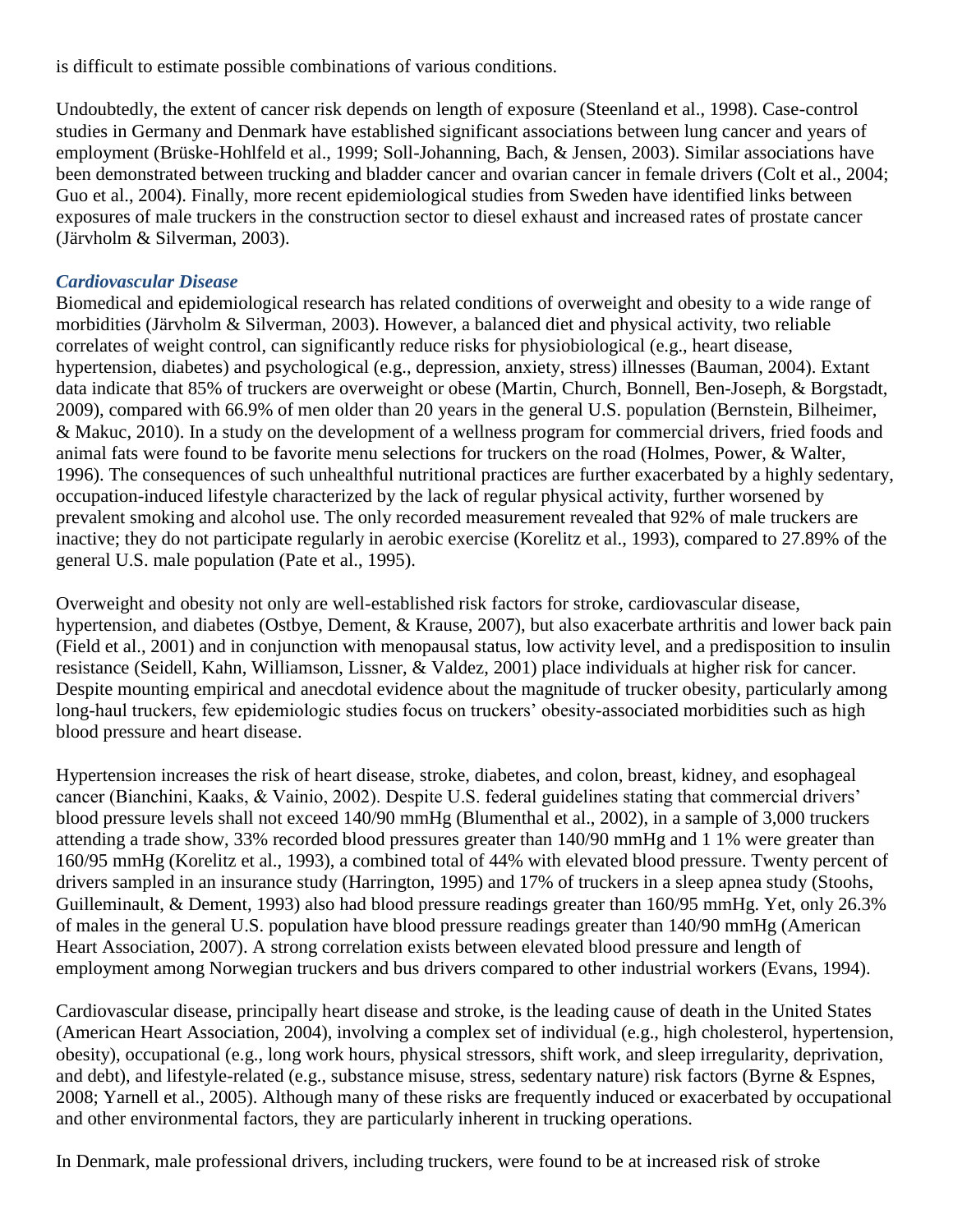(Tüchsen, Hannerz, Roepstorff, & Krause, 2006), whereas truckers in Lithuania and Sweden demonstrated elevated risks for acute myocardial infarction and hypertension, a primary risk factor (Bigert et al., 2003; Gustavsson et al., 1996; Malinauskiene, Theorell, Grazuleviciene, Malinauskas, & Azaraviciene, 2004). Population studies from Sweden and Denmark have suggested strong correlations between driving occupations and elevated cardiovascular risks (Bigert et al., 2003, 2004). In a study of industrial workers, overtime work, comparable to the U.S. truckers' HOS, and insufficient sleep, a routine problem for all truckers, were linked to risk for acute myocardial infarction (Liu & Tanaka, 2002). Finally, chronic partial sleep loss, due to circadian cycle disruptions, and excess weight, both prevalent among truckers, were also associated with adverse cardiovascular effects (Alvarez & Ayas, 2004; Spiegel et al., 2004).

## *Risk-Laden Substance Use and Sexual Practices*

Occupational pressures often induce, facilitate, or exacerbate substance use and sexual activity risk taking by transport personnel (Apostolopoulos & Sönmez, 2007). Published research indicates that substance misuse can be a significant problem for commercial drivers (Apostolopoulos et al., 2010; Crouch et al., 1993; Insurance Institute for Highway Safety, 2007; Korelitz et al., 1993). A study of 3,500 truckers attending a trade show found between 49% and 54% of participants smoked and 30% misused alcohol (Korelitz et al., 1993). Furthermore, the presence of alcohol was reported after crashes for 18% of fatally injured truckers (Roberts & York, 2000), stimulants were found to be the most frequently unidentified (15%) drug class among fatally injured truckers (Insurance Institute for Highway Safety, 2007), 33% of 168 fatally injured truckers tested positive for psychoactive drugs or alcohol, and marijuana, cocaine, and other stimulants were detected in 13%, 8%, and 12% of fatally injured truckers, respectively (Crouch et al., 1993). More recent statistics indicate that estimated deaths among tractor-trailer drivers with a blood alcohol concentration of 0.08 declined from 16% in 1982 to 2% in 2005 (Insurance Institute for Highway Safety, 2007), attributable to the drug and alcohol testing that became a requirement in the United States in 2001. Ongoing ethnographies corroborate truckers' farreaching use of amphetamines, cocaine, crack, and marijuana to stay awake and alert while driving, get high while partying, relax between trips, or improve sleep (Apostolopoulos & Sönmez, 2007; Apostolopoulos et al., 2010).

The sexual health of truckers and their partners is also a concern because of truckers' risk-laden sexual interactions on the road, which have remained a long known "occupational" hazard. In addition to voluminous anecdotal information, truckers' extensive risky sexual encounters with multiple partners in highway, trucking, and Internet cruising milieu have been empirically substantiated (Apostolopoulos & Sönmez, n.d.b; Ouellet, 1994; Overdrive Staff, 2002; Stratford et al., 2000). Furthermore, concurrent sexual transactions with sex workers and other casual partners of both genders in disparate locations are sometimes linked to elevated risk for sexually transmitted and bloodborne infections, including HIV, gonorrhea, syphilis, and chlamydia (Apostolopoulos & Sönmez, n.d.b; Cook, Royce, Thomas, & Hanusa, 1999). Due to their mobility, truckers can influence the dissemination of sexually transmitted infections as they interact with populations and geographic areas with high and low prevalence of sexually transmitted infections (Apostolopoulos & Sönmez, n.d.b).

# **ADVANCING EPIDEMIOLOGICAL RESEARCH AND OCCUPATIONAL HEALTH INTERVENTIONS IN THE TRUCKING SECTOR**

"Lifestyle choices are bound to have profound effects on the health and wellness of commercial motor-vehicle drivers [truckers] and in the Agency's [Federal Motor-Carrier Safety Administration (FMCSA)] best judgment may, by themselves, be predictive of higher rates of cancer, CVD, diabetes, and back problems" (FMCSA, 2005). The FMCSA blatantly acknowledges the problem, anticipated spikes in morbidity rates, but equates truckers' occupation-induced health detriments with lifestyle choices. By doing so, the FMCSA not only ignores the indisputable impact of the trucking environment on drivers' behavioral patterns, but also denies any responsibility for the dismal state of health of transport-sector personnel by completely shifting blame to the workers themselves. However, the foregoing discussion has substantiated it is mainly governmental and corporate policies that trigger, exacerbate, and sustain truckers' elevated risks for a plethora of morbidities.

Whereas conventional strategies to mitigate diverse, primarily behavioral risk factors (e.g., smoking, diet) that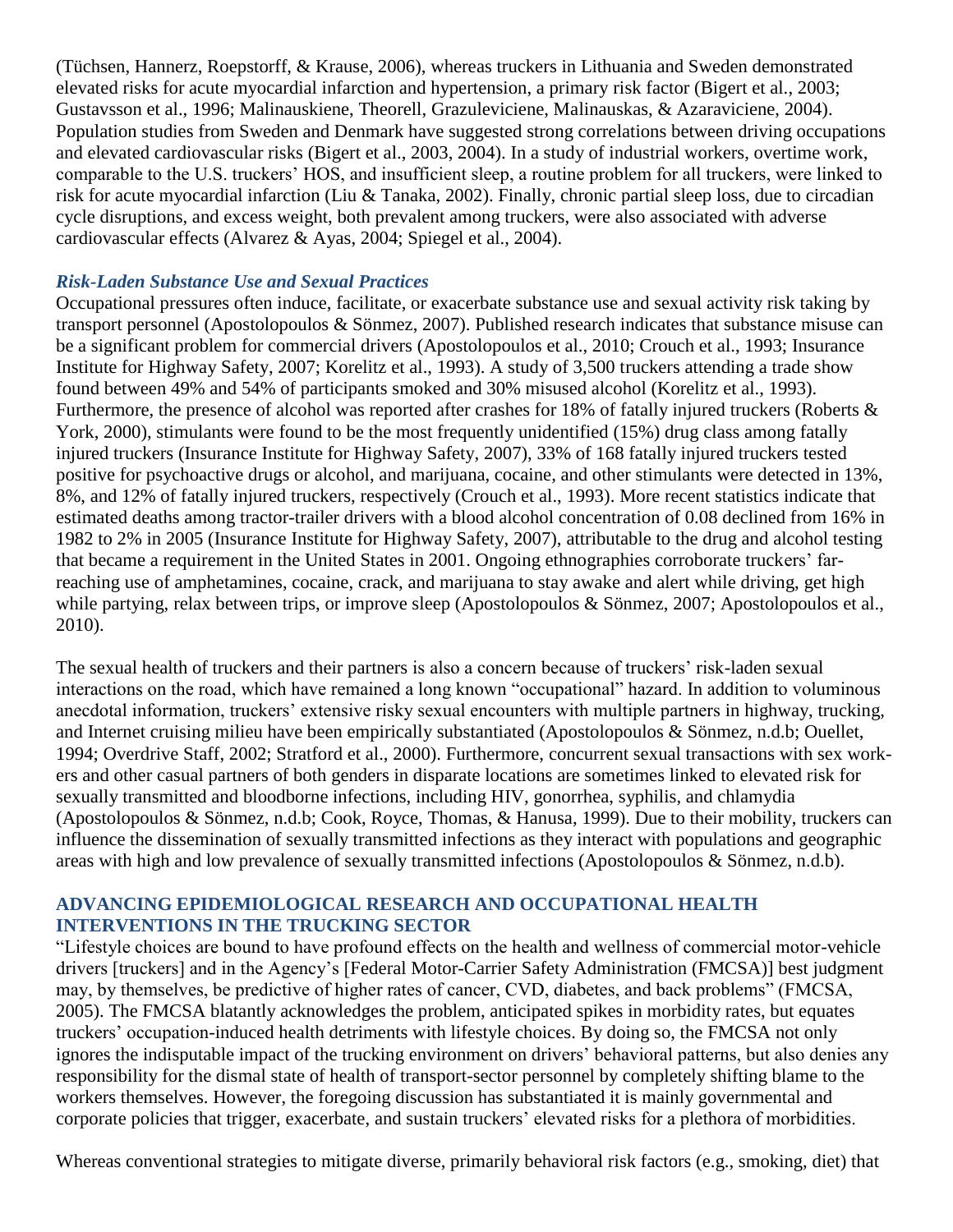focus on individuals have not been effective (Dalton, 2006), the modification of environmental influences on behavior seems more promising because it is generalizable, cost-effective, and sustainable (Gadde, 2005). Ecological approaches can use policies, programs, and organizational practices to alter the work environment and promote healthful behaviors (French, Story, & Jeffery, 2001; Larkin, 2003; Wakefield, 2004; Wing et al., 2001). Worksites, in particular, can be effective settings for occupational health nurses to implement environmental interventions designed to promote behavior changes by reaching large numbers of individuals (Hagihara, Tarumi, & Nobutomo, 2002; Sorensen, Linnan, & Hunt, 2004; Sorensen et al., 1998; Texas Health Institute, 2006).

The need for modifications in trucking operations remains. Truck stops and trucking terminals are two viable venues for occupational health nurses to reach truckers and initiate long-overdue interventions. Occupational health nurses can collaborate with truckers' unions and trade associations, trucking and truck stop corporations, shipping and receiving companies, insurance companies, governmental agencies, and citizen groups to plan health-related programs. Work schedules that begin early in the morning, shift work, long hours and schedules that disrupt sleep patterns, artificial lighting, uncomfortable temperatures, and lack of clean air may contribute to unhealthful behavioral patterns. Initial interventions could include policies that encourage the initiation of wellness programs; fitness center discounts and price reduction incentives for healthier food purchases at cafeterias and vending machines located at truck stops; availability of healthier food choices, reduced portion sizes, and point-of-purchase nutrient and calorie information for foods at truck stop eateries; and the establishment of small-scale on-site gyms and smoke-free areas.

Interventions at truck stops and trucking terminals may also enhance social support from fellow truckers for healthier behavior patterns. Support from truck stop and terminal management and employees who interact with truckers is a consideration for successful program implementation. The organizational and built-environment attributes of trucking settings can also be used to promote behavior changes and motivate, facilitate, and sustain truckers' efforts to manage weight and prevent smoking (Hayden, 2005; Transportation Research Board, 2002). Benefits of worksite wellness programs, primarily in truck stops and terminals, planned, implemented, and evaluated by occupational health nurses and truckers include improved morale, reduced turnover, increased recruitment, decreased health care costs, and improved trucker health status (Krueger, Brewster, Dick, Inderbitzen, & Staplin, 2007).

For even modest changes to be feasible and effective, however, the managers of transportation environments must consider an eventual overhaul, including an end to extremely long work hours. A study by the National Institute for Occupational Safety and Health on the effects of lengthy work shifts concluded that extended workdays and weeks, exceeding 40 hours and 8 days, respectively, appeared to be associated with diminished health and increased injury, morbidity, and mortality rates (Caruso et al., 2004). Individuals who work long hours are generally at greater risk for unhealthy weight gain, alcohol use, smoking, other health complaints, and injuries while working; inferior (or diminished) neuropsychological performance; reductions in vigilance on task measures, cognitive function, and overall job performance; increased fatigue; decreased alertness; and slower work, particularly in the first 9 to 12 hours of the shift. Under the HOS regulations, millions of U.S. truckers can work up to 84 hours a week (Saltzman & Belzer, 2007), driving trucks weighing up to 80,000 pounds. The European Union recently announced the reduction of work hours for truckers from a 74- to a 60 hour week, including time spent loading and unloading, making shipping companies co-responsible for violations of these regulations (European Commission, 2006).

#### **CONCLUSION**

This comprehensive literature review brings to light some alarming patterns in the health of trucking populations in North America. Two large-scale (Canadian and Danish) population cohort studies compared truckers to the general population and found elevated risks for morbidity and mortality among truckers. Hospital records in Denmark revealed much higher admission rates for lung cancer, ischemic heart and cerebrovascular disease, chronic obstructive pulmonary disease, prolapsed cervical discs, and low back injuries for truckers compared to the general male working population (Hannerz & Tuchsen, 2001). Canadian truckers had higher mortality risks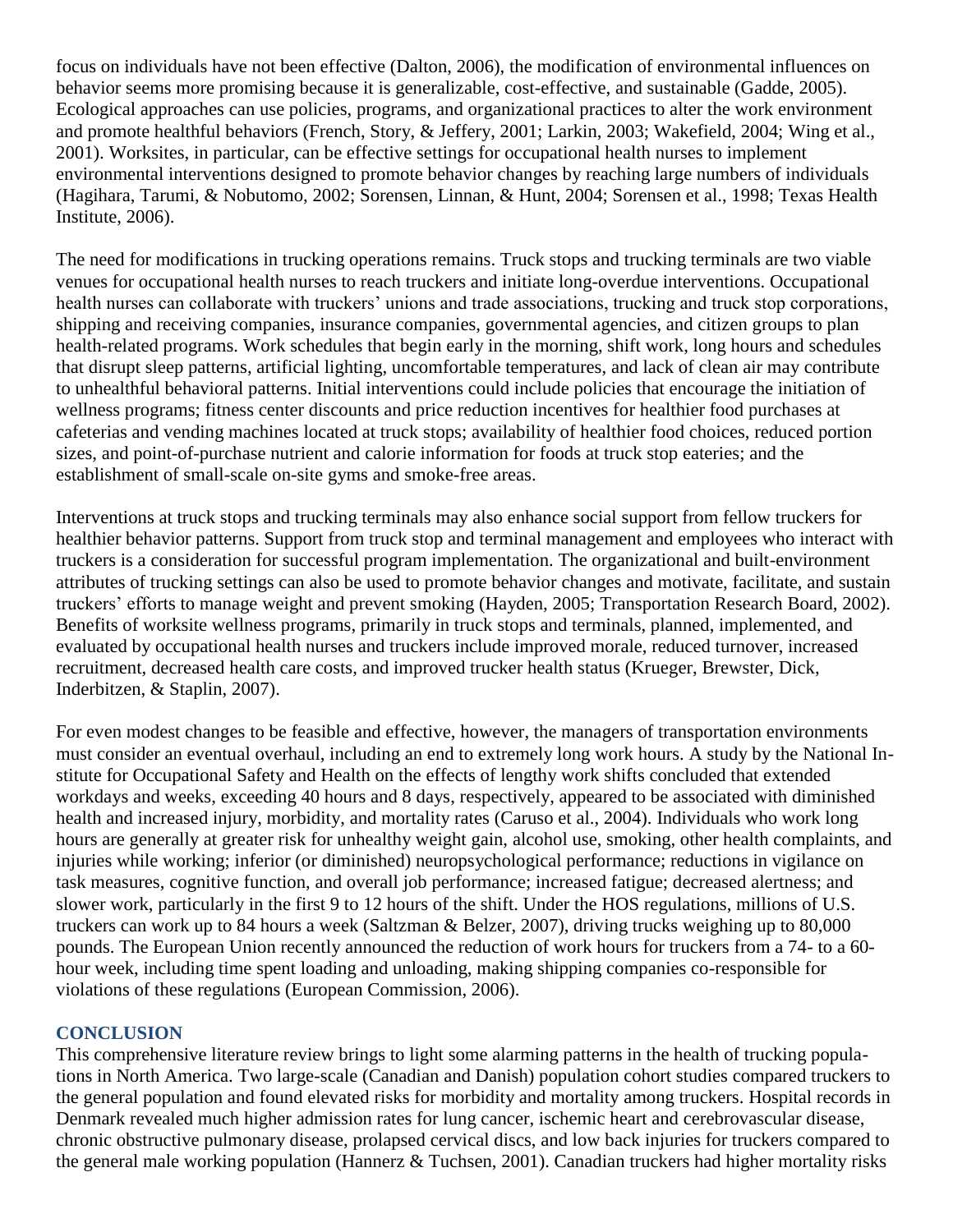than men in other occupations for cancer of the colon, larynx, and lung, diabetes, ischemic heart disease, nonalcohol cirrhosis, and motor vehicle accidents (Aronson et al., 1999).

Despite the non-systematic and overall limited data on truckers' health, truckers suffer routinely and disproportionately from a wide array of health-related conditions directly related to their occupational contexts and consequential lifestyles. The delayed onset of health problems due to their long latency periods, combined with high job turnover rates (Larsen, 2004), does not sufficiently explain why motor carrier or freight populations have not attracted the research attention they deserve and urgently need. Unfortunately, as drivers leave the profession, they are lost and their ailments become more difficult to track. Furthermore, the lack of surveillance data creates a major obstacle because it perpetuates disparities among working-class populations and limits the planning and implementation of effective interventions.

This critical review is intended to provide the foundation for the development of research hypotheses regarding the role of the transportation environment in the prevalence of truckers' illnesses and injuries, as there exists no substantiated explanation for the ways the transportation environment aggravates truckers' risks for occupationinduced morbidities. As a result, the identification of risk etiology could contribute to the development, implementation, and evaluation of occupational health nurses' interventions to mitigate truckers' risks for worksite-related morbidities and reduce potential spillover effects on public health and safety.



#### **REFERENCES**

Akerstedt, T., Czeisler, C. A., Dinges, D. F., & Horne, J. A. (1994). Accidents and sleepiness: A consensus statement from the international conference on work hours, sleepiness, and accidents. Journal of Sleep Research, 3, 195.

Alvarez, G. G., & Ayas, N. T. (2004). The impact of daily sleep duration on health: A review of the literature. Progress in Cardiovascular Nursing, 19, 56-59.

American Heart Association. (2004). New statistics show heart disease still America's no. 1 killer, stroke no. 3. Retrieved from [www. charitywire.com/charity8/05090.html](http://www.charitywire.com/charity8/05090.html)

American Heart Association. (2007). Men and cardiovascular disease: 2007 update. Retrieved from www.americanheart.org/ downloadable/heart/1168613214141MEN07.pdf

Anderson, D. G. (2004). Workplace violence in long-haul trucking: Occupational health nursing update.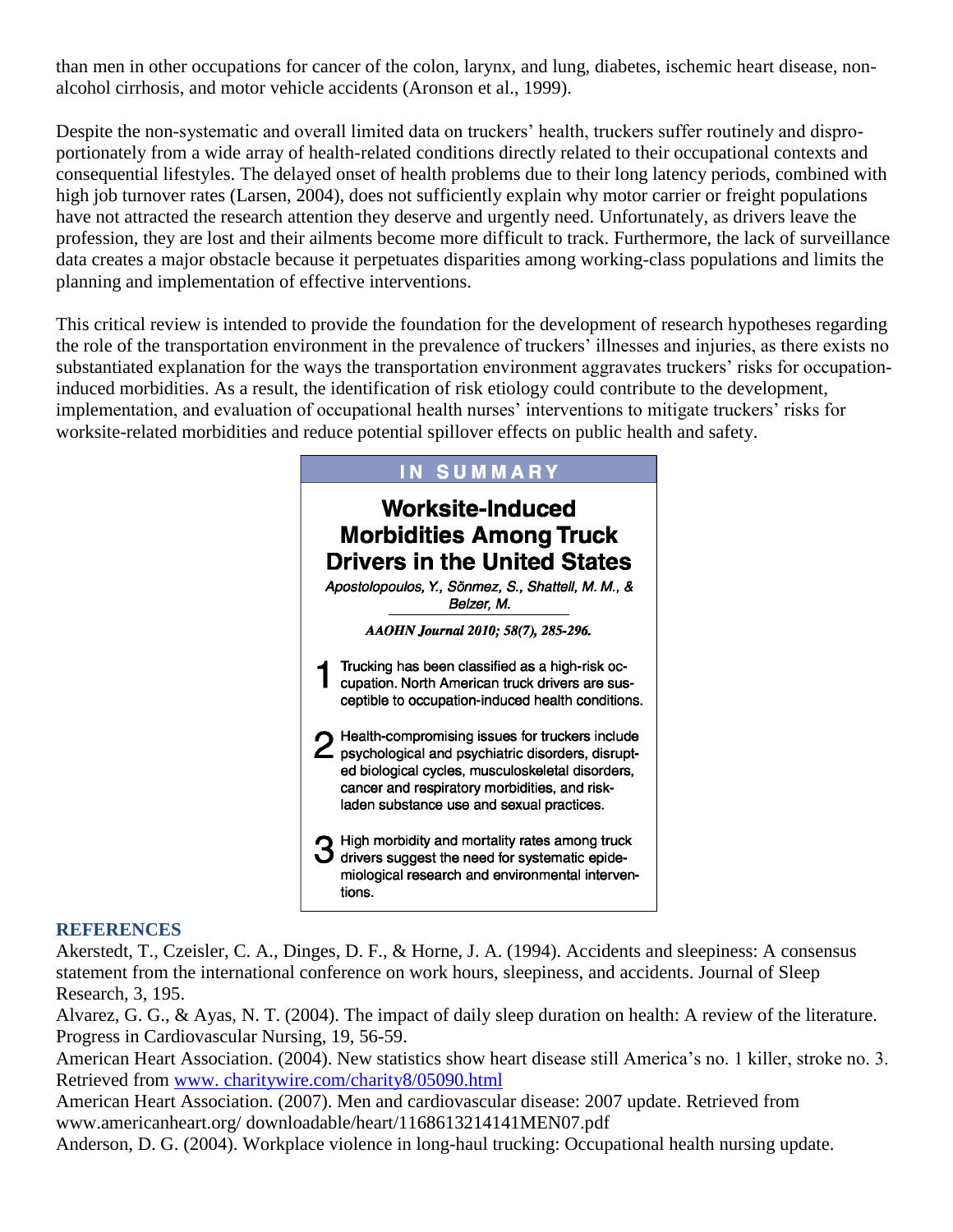AAOHN Journal, 52, 23-27.

Anderson, D., & Reed, D. (2002, November). Violence and stress experienced by female long-haul truck drivers. Retrieved from [http:// apha.confex.com/apha/130am/techprogram/paper\\_40320.htm](http://apha.confex.com/apha/130am/techprogram/paper_40320.htm)

Apostolopoulos, Y., & Sönmez, S. (2007). Tracing the diffusion of infectious diseases in the transport sector. In Y. Apostolopoulos & S. Sönmez (Eds.), Population mobility and infectious disease (pp. 131- 156). New York, NY: Kluwer.

Apostolopoulos, Y., & Sönmez, S. (n.d.a). Environmental and occupational barriers to a healthy trucking lifestyle. Unpublished working paper, Mobility and Population Health Office, Emory University School of Medicine, Atlanta, Georgia.

Apostolopoulos, Y., & Sönmez, S. (n.d.b). Trucker risk networks, drug use, and disease transmission: Preliminary findings from the first large-scale investigation in North America. Unpublished working paper, Mobility and Population Health Office, Emory University School of Medicine, Atlanta, Georgia.

Apostolopoulos, Y., & Sönmez, S. (n.d.c). Truckstops across America: Drugs, prostitution, poor air quality, and fatty foods. Unpublished working paper, Mobility and Population Health Office, Emory University School of Medicine, Atlanta, Georgia.

Apostolopoulos, Y., Sönmez, S., Kronenfeld, J., & Smith, D. (2007). Sexual networks of truckers, truckchasers, and disease risks. In G. Herdt & C. Howe (Eds.), 21st Century sexualities: Contemporary issues in health, education and rights (pp. 112-114). London: Rout-ledge.

Apostolopoulos, Y., Sönmez, S., Shattell, M., Rothenberg, R., Kronenfeld, J., Miller, M., et al. (2010). Sexual mixing, drug exchanges, and disease risk among truckers in North America. Manuscript submitted for publication.

Aronson, K. J., Howe, G. R., Carpenter, M., & Fair, M. E. (1999). Surveillance of potential associations between occupations and causes of death in Canada, 1965-1991. Occupational and Environmental Medicine, 56, 265-269.

Ayas, N. T., White, D. P., Al-Delaimy, W. K., Manson, J. E., Stampfer, M. J., Speizer, F. E., et al. (2003). A prospective study of self-reported sleep duration and incident diabetes in women. Diabetes Care, 26, 380-386. Balkin, T., Thorne, D., Sing, H., Thomas, M., Redmond, D., Wesensten, N., et al. (2000). Effects of sleep schedules on commercial motor vehicle driver performance (DOT-C-00-133). Washington, DC: U.S. Department of Transportation, Federal Motor Carrier Safety Administration.

Barton, J., & Folkard, S. (1993). Advancing versus delaying shift systems. Ergonomics, 36, 59-64. Baskin, M. L., Ard, J., Franklin, F., & Allison, D. B. (2005). National prevalence of obesity: Prevalence of obesity in the United States. Obesity Reviews, 6, 5-7.

Bauman, A. E. (2004). Updating the evidence that physical activity is good for health: An epidemiological review 2000-2003. Journal of Science and Medicine in Sport, 7(Suppl. 1), 6-19.

Belman, D. L., & Monaco, K. A. (2001). The effects of deregulation, de-unionization, technology, and human capital on the work and work lives of truckers. Industrial Labor & Relations Review, 54(2A), 502- 524. Belzer, M. H. (2000). Sweatshops on wheels: Winners and losers in trucking deregulation. New York, NY: Oxford.

Bernard, T. M., Bouck, L. H., & Young, W. S. (2000). Stress factors experienced by female commercial drivers in the transportation industry. Professional Safety, 45(9), 20-26.

Bernstein, A., Bilheimer, L. T., & Makuc, D. M. (2010). Health, United States, 2009: With special feature on medical technology. Hyattsville, MD: Department of Health and Human Services, Centers for Disease Control and Prevention, National Center for Health Statistics.

Bianchini, F., Kaaks, R., & Vainio, H. (2002). Overweight, obesity, and cancer risk. The Lancet Oncology, 3, 565-574.

Bigert, C., Gustavsson, P., Hallqvist, J., Hogstedt, C., Lewné, M., Plato, N., et al. (2003). Myocardial infarction among professional drivers. Epidemiology, 14, 333-339.

Bigert, C., Klerdal, K., Hammar, N., Hallqvist, J., & Gustavsson, P. (2004). Time trends in the incidence of myocardial infarction among professional drivers in Stockholm 1977-1996. Occupational and Environmental Medicine, 61, 987-991.

Blumenthal, R., Braunstein, J., Connolly, H., Epstein, A., Gersh, B. J., & Wittels, E. H. (2002). Cardiovascular advisory panel guidelines for the medical examination of commercial motor vehicle drivers. Retrieved from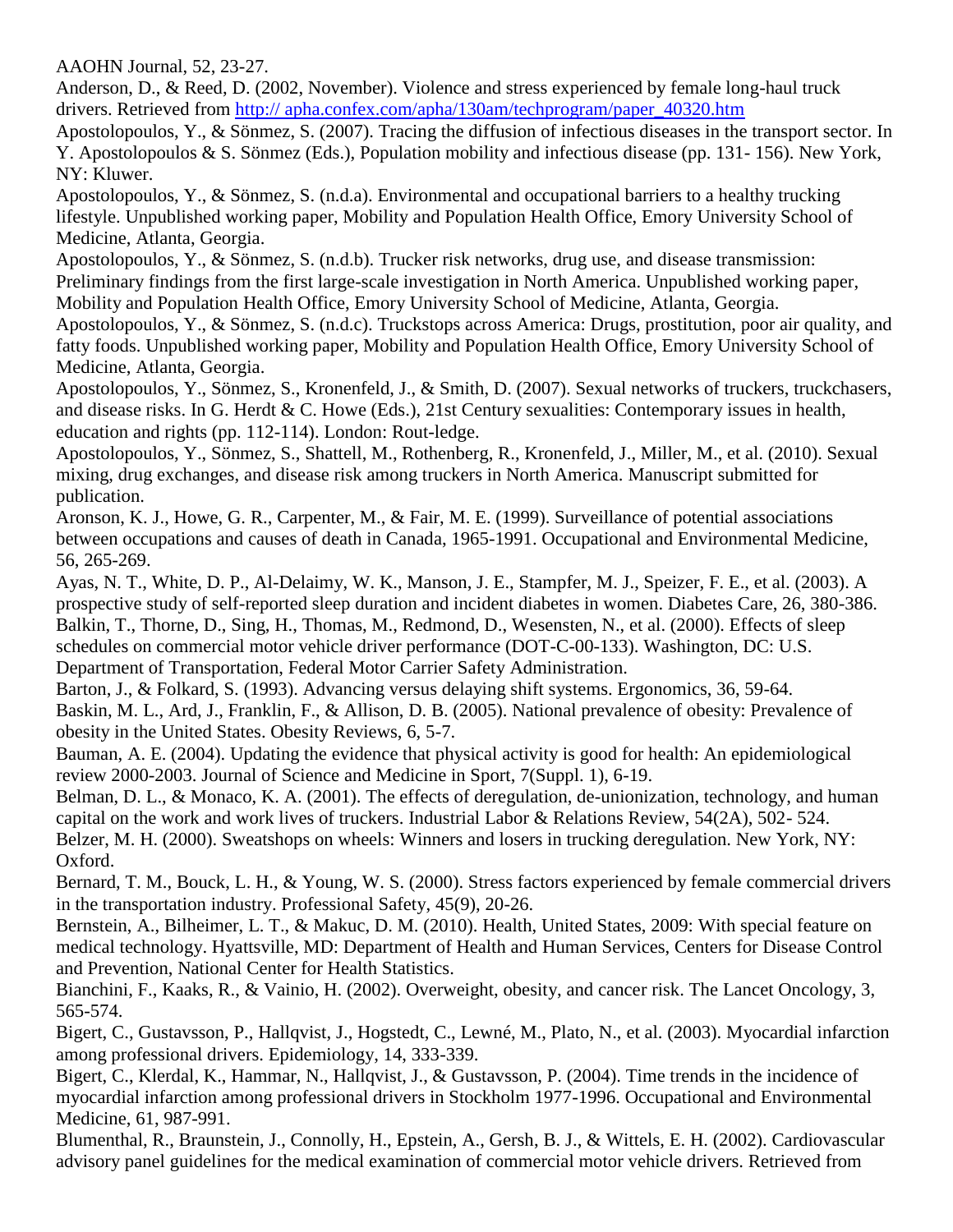[www.fmcsa.dot.gov/facts-research/research-](http://www.fmcsa.dot.gov/facts-research/research-) technology/publications/cardio.htm#a66

Booth, S. L., Mayer, J., Sallis, J. F., Hill, J. O., Birch, L. L., Frank, L. D., et al. (2001). Environmental and societal factors affect food choice and physical activity: Rationale, influences, and leverage points. Nutrition Reviews, 59, S21-S39.

Bray, M. S., & Young, M. E. (2007). Circadian rhythms in the development of obesity: Potential role for the circadian clock within the adipocyte. Obesity Reviews, 8, 169-181.

Brüske-Hohlfeld, I., Möhner, M., Ahrens, W., Pohlabeln, H., Heinrich, J., Kreuzer, M., et al. (1999). Lung cancer risk in male workers occupationally exposed to diesel motor emissions in Germany. American Journal of Industrial Medicine, 36, 405-414.

Bureau of Labor Statistics. (2002). Lost-work time injuries and illnesses: Characteristics and resulting time away from work, 2000 (USDL Publication No. 02-196). Retrieved from [www.bls.gov/iif/](http://www.bls.gov/iif/) oshwc/osh/case/osnr0015.pdf

Bureau of Labor Statistics. (2007). Census of fatal occupational injuries 2005. Retrieved from [www.bls.gov/iif/oshcfoi1.htm](http://www.bls.gov/iif/oshcfoi1.htm)

Buxton, O. M., Spiegel, K., & van Cauter, E. (2002). Modulation and endocrine function and metabolism by sleep and sleep loss. In T. L. Lee-Chiong, M. J. Sateia, & M. A. Carskadon (Eds.), Sleep medicine (pp. 59-69). Philadelphia: Hanley & Belfus.

Byrne, D. G., & Espnes, G. A. (2008). Occupational stress and cardiovascular disease. Stress and Health, 24, 231-238. doi:10.1002/ smi.1203

Cann, A. P., Salmoni, A. W., & Eger, T. R. (2004). Predictors of whole-body vibration exposure experienced by highway transport truck operators. Ergonomics, 47, 1432-1453.

Caruso, C. C., Hitchcock, E. M., Dick, R. B., Russo, J. M., & Schmit, J. M. (2004). Overtime and extended work shifts: Recent findings on illnesses, injuries, and health behaviors (DHHS [NIOSH] Publication No. 2004- 143). Retrieved from [www.cdc.gov/niosh/docs/2004-](http://www.cdc.gov/niosh/docs/2004-) 143/pdfs/2004-143.pdf

Clark, N., Dropkin, J., Kaplan, L., & Selikoff, J. (2001). Ready mixed concrete truck drivers: Work-related hazards and recommendations for controls. Retrieved from [www.elcosh.org/record/document/506/](http://www.elcosh.org/record/document/506/) d000493.pdf Clean Air Task Force. (2005). Diesel engines: Emissions and human exposure. Retrieved from <http://catf.us/publications/factsheets/> Diesel\_Emissions\_and\_Exposures.pdf

Colt, J. S., Baris, D., Stewart, P., Schned, A. R., Heaney, J. A., Mott, L. A., et al. (2004). Occupation and bladder cancer risk in a population-based case-control study in New Hampshire. Cancer Causes & Control, 15, 759-769.

Cook, R. L., Royce, R. A., Thomas, J. C., & Hanusa, B. H. (1999). What's driving an epidemic? The spread of syphilis along an interstate highway in rural North Carolina. American Journal of Public Health, 89, 369-373. Crouch, D. J., Birky, M. M., Gust, S. W., Rollins, D. E., Walsh, J. M, Moulden, J. V., et al. (1993). The prevalence of drugs and alcohol in fatally injured truck drivers. Journal of Forensic Sciences, 38, 1342-1353.

Dalton, S. (2006). Obesity trends: Past, present, and future. Topics in Clinical Nutrition, 21, 76-94. Dinges, D. F., Maislin, M. S., Krueger, G. A., Brewster, R. M., & Carroll, R. J. (2005). Pilot test of fatigue management technologies (FMCSA-RT-05-002). Retrieved from [www.fmcsa.dot.gov/facts-research/research](http://www.fmcsa.dot.gov/facts-research/research-technology/publications/pilot-test/pilottest-fmt-finalreport.htm)[technology/publications/pilot-test/pilottest-fmt-finalreport.htm](http://www.fmcsa.dot.gov/facts-research/research-technology/publications/pilot-test/pilottest-fmt-finalreport.htm)

Drake, C. (2003, April). Sleep apnea. Paper presented at the International Conference on Truck Driver Occupational Safety and Health, Detroit, Michigan.

European Commission. (2006). Driving time and rest periods (Regulation No. EC 561/2006). Retrieved from http://ec.europa.eu/ transport/road/social\_provisions/driving\_time\_en.htm

Evans, G. W. (1994). Working on the hot seat: Urban bus operators. Accident: Analysis and Prevention, 26, 181-193.

Federal Motor Carrier Safety Administration. (2005). Hours-of-service regulations. Retrieved from [www.fmcsa.dot.gov/rules-regulations/](http://www.fmcsa.dot.gov/rules-regulations/) topics/hos/hos-2005.htm

Field, A. E., Coakley, E. H., Must, A., Spadano, J. L., Laird, N., Dietz, W. H., et al. (2001). Impact of overweight on the risk of developing common chronic diseases during a 10-year period. Archives of Internal Medicine, 161, 1581-1586.

French, S. A., Story, M., & Jeffery, R. W. (2001). Environmental influences on eating and physical activity. Annual Review of Public Health, 22, 309-335.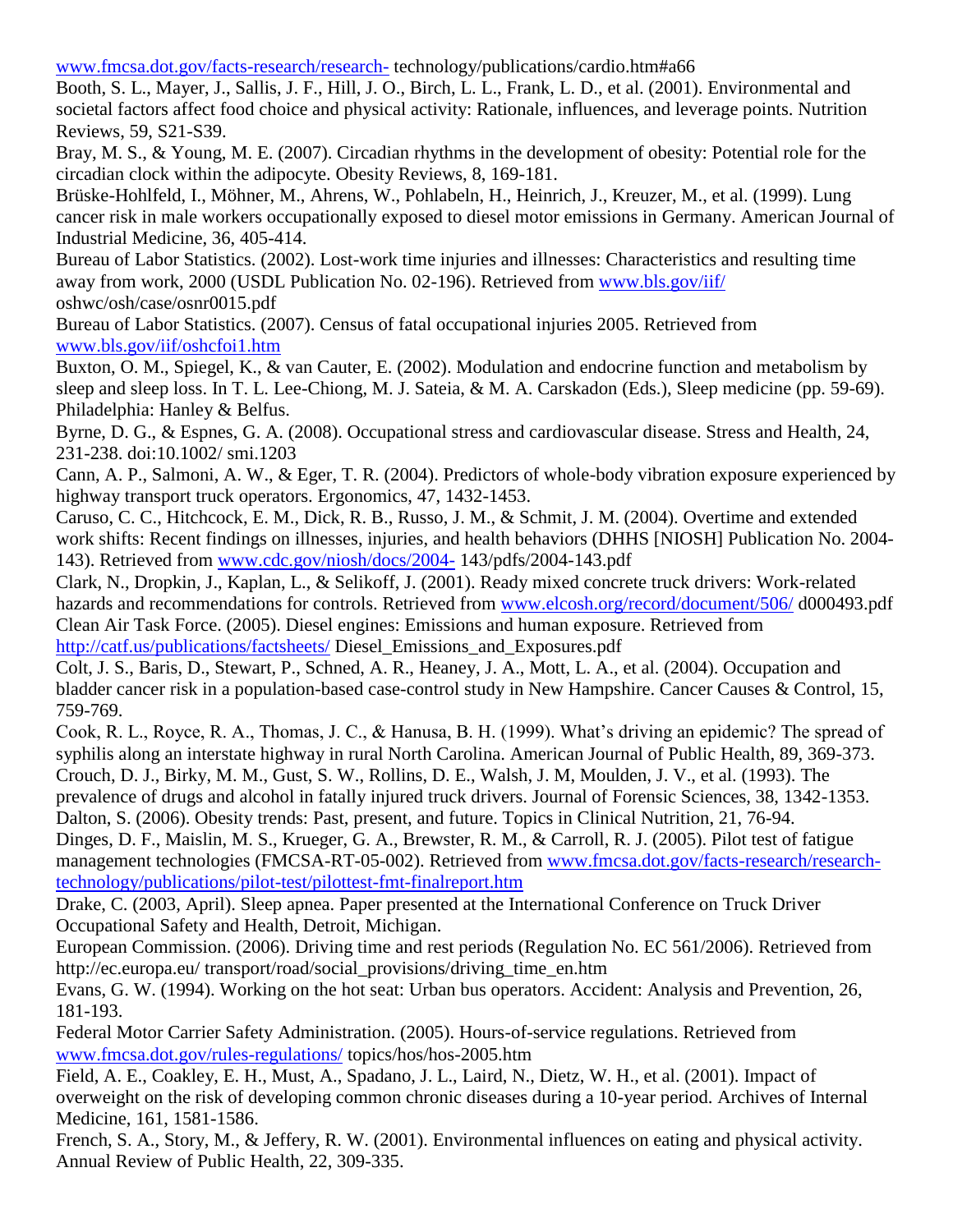Freund, D. M. (1999). An annotated literature review related to proposed revisions to the hours-of-service regulation for commercial motor-vehicle drivers (DOT-MC Publication No. 99-129). Washington, DC: Office of Motor Carrier Safety, U.S. Department of Transportation.

Gadde, K. M. (2005). Endocannabinoid receptor antagonists and other emerging pharmacological strategies for weight reduction. Current Drug Targets: Cardiovascular & Haematological Disorders, 5, 549- 558.

Garshick, E., Laden, F., Hart, J. E., & Smith, T. J. (2003). Exposure assessment issues in epidemiology studies on chronic health effects of diesel exhaust. In Health Effects Institute (Ed.), Improving estimates of diesel and other emissions for epidemiological studies (pp. 17- 26). Boston: Health Effects Institute.

Guo, J., Kauppinen, T., Kyyrönen, P., Heikkilä, P., Lindbohm, M. L., & Pukkala, E. (2004). Risk of esophageal, ovarian, testicular, kidney and bladder cancers and leukemia among Finnish workers exposed to diesel or gasoline engine exhaust. International Journal of Cancer, 111, 286-292.

Gustavsson, P., Alfredsson, L., Brunnberg, H., Hammar, N., Jakobsson, R., Reuterwall, C., et al. (1996). Myocardial infarction among male bus, taxi, and lorry drivers in middle Sweden. Occupational and Environmental Medicine, 53, 235-240.

Hagihara, A., Tarumi, K., & Nobutomo, K. (2002). Grouping participants for tailored worksite weight loss programs: A signal detection approach. American Journal of Industrial Medicine, 14, 269-278.

Hakkanen, H., Psych, L., & Summala, H. (2000). Sleepiness at work among commercial truck drivers. Sleep, 23, 49-57.

Hannerz, H., & Tuchsen, F. (2001). Hospital admissions among male drivers in Denmark. Occupational and Environmental Medicine, 58, 253-260.

Hanowski, R. J., Wierwille, W. W., & Dingus, T. A. (2003). An on the road study to investigate fatigue in local/short haul trucking. Accident: Analysis and Prevention, 35, 153-160.

Harrington, L. (1995). To your driver's health. Private Carrier, 32(2), 22-24.

Hasler, G., Buysse, D. J., Klaghofer, R., Gamma, A., Ajdacic, V., Eich, D., et al. (2004). The association between short sleep duration and obesity in young adults: A 13-year prospective study. Sleep, 27, 661- 666. Hayden D. (2005, April). Contested landscapes. Paper presented at the Conference on the History of the Built Environment in North America, Cambridge, Massachusetts.

Heron, M. P., Hoyert, D. L., Murphy, S. L., Xu, J. Q., Kochanek, K. D., & Tejada-Vera, B. (2009). Deaths: Final data for 2006. Retrieved from [www.cdc.gov/nchs/data/nvsr/nvsr57/nvsr57\\_14.pdf](http://www.cdc.gov/nchs/data/nvsr/nvsr57/nvsr57_14.pdf)

Holmes, S. M., Power, M. L., & Walter, C. K. (1996). A motor-carrier wellness program: Development and testing. Transportation Journal, 35(3), 33-48.

Hootman, J. M., Macera, C. A., Ham, S. A., Helmick, C. G., & Sniezek, J. E. (2003). Physical activity levels among the general U.S. adult population and in adults with and without arthritis. Arthritis and Rheumatism, 49, 129-135.

Insurance Institute for Highway Safety. (2007). Fatality facts 2007: Alcohol. Retrieved from [www.iihs.org/research/fatality\\_facts\\_2007/](http://www.iihs.org/research/fatality_facts_2007/) alcohol.html

Järvholm, B., & Silverman, D. (2003). Lung cancer in heavy equipment operators and truck drivers with diesel exhaust exposure in the construction industry. Occupational and Environmental Medicine, 60, 516-520. Jensen, A., Kaerlev, L., Tuchsen, F., Hannerz, H., Dahl, S., Nielsen, P.

S., et al. (2008). Locomotor diseases among male long-haul truck drivers and other professional drivers. International Archives of Occupational and Environmental Health, 81, 821-827.

Kivimäki, M., Virtanen, M., Elovainio, M., Kouvonen, A., Väänänen, A., & Vahtera, J. (2006). Work stress in the etiology of coronary heart disease: A meta-analysis. Scandinavian Journal of Work, Environment & Health, 32, 431-442.

Korelitz, J. J., Fernandez, A. A., Uyeda, V. J., Spivey, G. H., Browdy, B. L., & Schmidt, R. T. (1993). Health habits and risk factors among truck drivers visiting a health booth during a truck trade show. American Journal of Health Promotion, 8, 117-123.

Krueger, G., Brewster, R., Dick, V., Inderbitzen, R., & Staplin, L. (2007). Commercial truck and bus safety synthesis 15: Health and wellness programs for commercial drivers. Washington, DC: Transportation Research Board.

Larkin, M. (2003). Can cities be designed to fight obesity? The Lancet, 362, 1046-1047.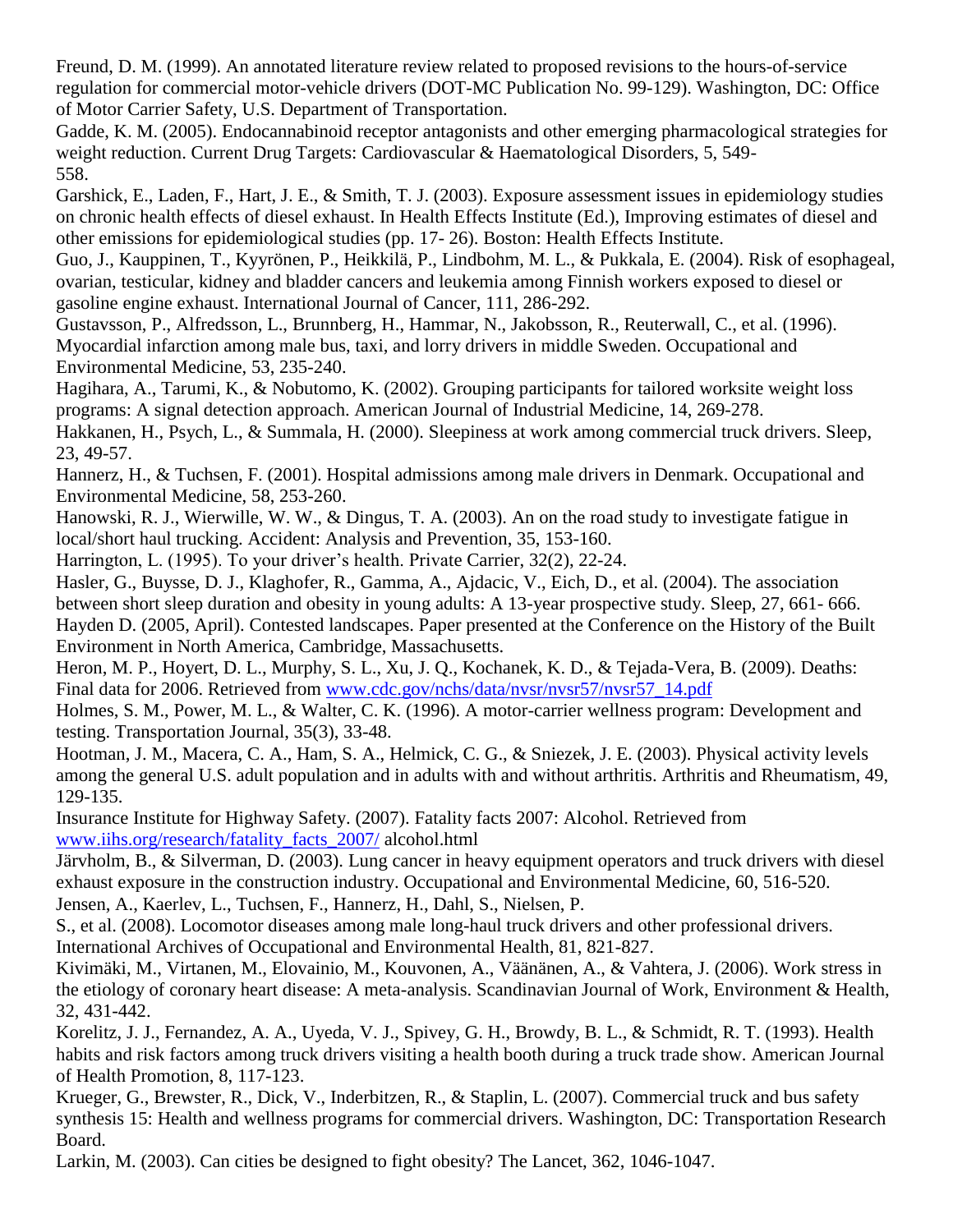Larsen, D. (2004, July). Special report: FMCSA links high driver turnover rate to crash incidents. Retrieved from [www.landlinemag. com/Special\\_Reports/2004/July04/07-02-04%20FMCSA%20speci](http://www.landlinemag.com/Special_Reports/2004/July04/07-02-04%20FMCSA%20speci) al%20report.htm

Layne, D. M., Rogers, B., & Randolph, S. A. (2009). Health and gender comparisons in the long-haul trucking industry. AAOHN Journal, 57(10), 405-413.

Liu, Y., & Tanaka, H. (2002). Overtime work, insufficient sleep, and risk of non-fatal acute myocardial infarction in Japanese men. Occupational and Environmental Medicine, 59, 447-451.

Lyznicki, J. M., Doege, T. C., Davis, R. M., & Williams, M. A. (1998). Sleepiness, driving, and motor vehicle crashes. Journal of the American Medical Association, 279, 1908-1913.

Mabbott, N., Foster, G., & McPhee, B. (2001). Heavy vehicle seat vibration and driver fatigue. Retrieved from [www.infrastructure.gov.](http://www.infrastructure.gov/) au/roads/safety/publications/2001/pdf/Fatig\_Trans\_8.pdf

Malinauskiene, V., Theorell, T., Grazuleviciene, R., Malinauskas, R., & Azaraviciene, A. (2004). Low job control and myocardial infarction risk in the occupational categories of Kaunas men, Lithuania. Journal of Epidemiology and Community Health, 58, 131-135.

Martin, B., Church, T., Bonnell, R., Ben-Joseph, R., & Borgstadt, T. (2009). The impact of overweight and obesity on the direct medical costs of truck drivers. Journal of Occupational and Environmental Medicine, 51(2), 180-184.

Mayhew, C., & Quinlan, M. (2001). The effects of changing patterns of employment on reporting occupational injuries and making worker's compensation claims. Safety Science Monitor, 5, 1-12.

McCann, M. (2003, April). Ready mixed concrete truck drivers. Paper presented at the International Conference on Truck Driver Occupational Safety and Health, Detroit, Michigan.

McCartt, A. T., Rohrbaugh, J. W., Hammer, M. C., & Fuller, S. Z. (2000). Factors associated with falling asleep at the wheel among long-distance truck drivers. Accident: Analysis & Prevention, 32, 493-504.

McGlothlin, J. (2003, April). Injuries among beverage drivers. Paper presented at the International Conference on Truck Driver Occupational Safety and Health, Detroit, Michigan.

Miyamoto, M., Shirai, Y., Nakayama, Y., Gembun, Y., & Kaneda, K. (2000). An epidemiologic study of occupational low-back pain in truck drivers. Journal of Nippon Medical School, 67, 186-190.

National Association of Truckstop Operators. (n.d.). NATSO. Retrieved from

[www.natso.com/am/Template.cfm?Section=Home](http://www.natso.com/am/Template.cfm?Section=Home)

Occupational Health Clinics for Ontario Workers, Inc. (2005). Whole body vibration. Retrieved from [www.ohcow.on.ca/resources/](http://www.ohcow.on.ca/resources/) handbooks/whole \_body\_vibration/WB V.pdf

Orris, P., Hartman, D. E., Strauss, P., Anderson, R. J., Collins, J., Knopp, C., et al. (1997). Stress among package truck drivers. American Journal of Industrial Medicine, 31, 202-210.

Ostbye, T., Dement, J. M., & Krause, K. M. (2007). Obesity and workers' compensation: Results from the Duke Health and Safety Surveillance System. Archives of Internal Medicine, 167, 766-773.

Ouellet, L. J. (1994). Pedal to the metal. Philadelphia: Temple University Press.

Overdrive Staff. (2002, September). When trouble knocks: Overdrive, 42. Retrieved from [www.etrucker.com/apps/news/article.asp?id=25389](http://www.etrucker.com/apps/news/article.asp?id=25389)

Pate, R. R., Pratt, M., Blair, S. N., Haskell, W. L., Macera, C. A., Bouchard, C., et al. (1995). Physical activity and public health: A recommendation from the Centers for Disease Control and Prevention and the American College of Sports Medicine. Journal of the American Medical Association, 273(5), 402-407.

Quinlan, M. (2001). Report of inquiry into safety in the long haul trucking industry. Sydney, Australia: Motor Accident Authority of New South Wales.

Reed, D. B., & Skeeters Cronin, J. (2003). Health on the road: Issues

faced by female truck drivers. AAOHN Journal, 51(3), 120-125.

Roberts, S., & York, J. (2000). Design, development, and evaluation of driver wellness programs. Retrieved from www.fmcsa.dot.gov/ documents/wellness-1.pdf

Rodriguez, D. A., Rocha, M., Khattak, A. J., & Belzer, M. H. (2003). Effects of truck driver wages and working conditions on highway safety: Case study. Transportation Research Record, 1833, 95-102.

Rogers, W. (2003, April). Workers' compensation: Types and cost of injury. Paper presented at the International Conference on Truck Driver Occupational Safety and Health, Detroit, Michigan.

Rosa, R. R., & Colligan, M. J. (1997). Plain language about shiftwork (DHHS [NIOSH] Publication No. 97-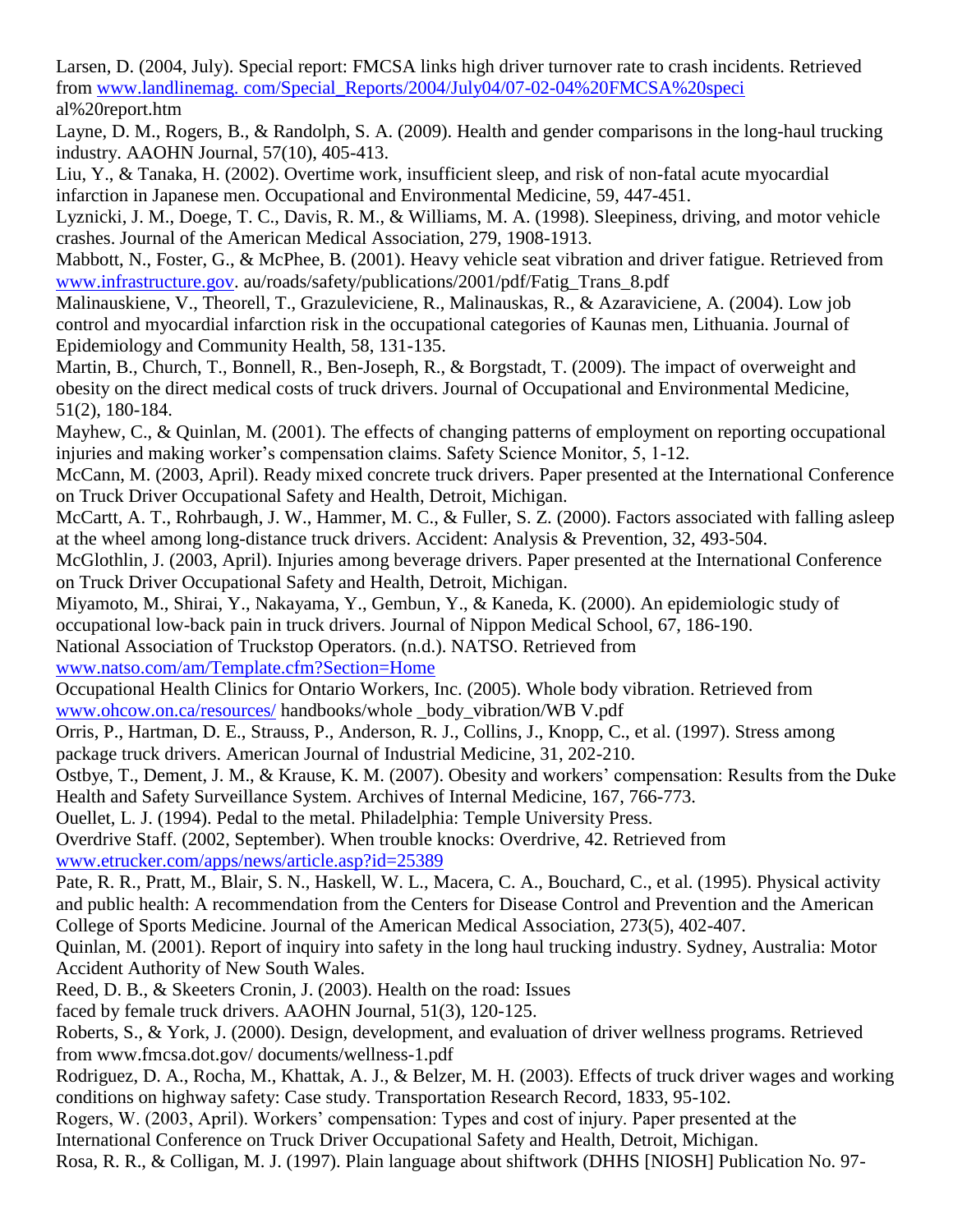# 145). Retrieved from http://

[origin.cdc.gov/niosh/pdfs/97-145.pdf](http://origin.cdc.gov/niosh/pdfs/97-145.pdf)

Rugulies, R., Braff, J., Frank, J. W., Aust, B., Gillen, M., Yen, I. H., et al. (2004). The psychosocial work environment and musculoskeletal disorders: Design of a comprehensive interviewer-administered questionnaire. American Journal of Industrial Medicine, 45, 428- 439.

Saltzman, G. M., & Belzer, M. H. (2007). Truck driver occupational safety and health: 2003 Conference report and selective literature review (DHHS [NIOSH] Publication No. 2007-120). Retrieved from [www.cdc.gov/niosh/docs/2007-120/pdfs/2007-120.pdf](http://www.cdc.gov/niosh/docs/2007-120/pdfs/2007-120.pdf)

Scott, A. J. (2000). Shiftwork and health. Primary Care, 27, 1057- 1079.

Seidell, J., Kahn, H., Williamson, D., Lissner, L., & Valdez, R. (2001). Report from a Centers for Disease Control and Prevention workshop on use of adult anthropometry for public health and primary health care. American Journal of Clinical Nutrition, 73, 123-126.

Soll-Johanning, H., Bach, E., & Jensen, S. S. (2003). Lung and bladder cancer among Danish urban bus drivers and tramway employees: A nested case-control study. Occupational Medicine, 53, 25-33.

Solomon, A. J., Doucette, J. T., Garland, E., & McGinn, T. (2004). Healthcare and the long haul: Long distance truck drivers. A medically underserved population. American Journal of Industrial Medicine, 46, 463-471. Sorensen, G., Linnan, L., & Hunt, M. K. (2004). Worksite-based research and initiatives to increase fruit and vegetable consumption. Preventative Medicine, 39(2, Suppl.), S94-S100.

Sorensen, G., Stoddard, A., Hunt, M. K., Herbert, J. R., Ockene, J. K., Avrunin, J. S., et al. (1998). The effects of a health promotion-health protection intervention on behavior change: The WellWorks study. American Journal of Public Health, 88, 1685-1690.

Spiegel, K., Leproult, R., L'Hermite-Balériaux, M., Copinschi, G., Penev, P. D., & van Cauter, E. (2004). Leptin levels are dependent on sleep duration: Relationships with sympathovagal balance, carbohydrate regulation, cortisol, and thyrotropin. The Journal of Clinical Endocrinology and Metabolism, 89, 5762-5771. Steenland, K., Deddens, J., & Stayner, L. (1998). Diesel exhaust and lung cancer in the trucking industry: Exposure-response analyses and risk assessment. American Journal of Industrial Medicine, 34, 220-228.

Steenland, K., Silverman, D. T., & Zaebst, D. (1992). Exposure to diesel exhaust in the trucking industry and possible relationships with lung cancer. American Journal of Industrial Medicine, 21, 887-890.

Steptoe, A., & Brydon, L. (2005). Associations between acute lipid stress responses and fasting lipid levels 3 years later. Health Psychology, 24, 601-607.

Stoohs, R. A., Guilleminault, C., Itoi, A., & Dement, W. C. (1994). Traffic accidents in commercial long-haul truck drivers: The influence of sleep-disordered breathing and obesity. Sleep, 17, 619-623.

Stratford, D., Ellerbrock, T. V., Akins, J. K., & Hall, H. L. (2000). Highway cowboys, old hands, and Christian truckers: Risk behavior for human immunodeficiency virus infection among long-haul truckers in Florida. Social Science & Medicine, 50, 737-749.

Taheri, S., Lin, L., Austin, D., Young, T., & Mignot, E. (2004). Short sleep duration is associated with reduced leptin, elevated ghrelin, and increased body mass index. PLoS Medicine, 1, 210-217.

Tangri, R. P. (2003). Stress costs: Stress cures. Victoria, Canada: Trafford Publishing.

Texas Health Institute. (2006). Obesity in Texas: Policy implications. Retrieved from [www.dshs.state.tx.us/obesity/pdf/THI](http://www.dshs.state.tx.us/obesity/pdf/THI) PolicyBrief06.pdf

Theorell, T., & Karasek, R. A. (1996). Current issues relating to job strain and cardiovascular disease research. Journal of Occupational Health Psychology, 1, 9-26.

Transportation Research Board. (2005). Does the built environment influence physical activity? Examining the evidence (TRB Special Report 282). Retrieved from<http://onlinepubs.trb.org/onlinepubs/> sr/sr282.pdf

Tüchsen, F., Hannerz, H., Roepstorff, C., & Krause N. (2006). Stroke among male professional drivers in Denmark, 1994-2003. Occupational and Environmental Medicine, 63, 456-460.

U.S. Department of Labor (n.d.). Injuries, illnesses, and fatalities. Retrieved from<http://data.bls.gov/iif> Wakefield, J. (2004). Fighting obesity through the built environment.

Environmental Health Perspectives, 112, A616-A618.

Wing, R. R., Goldstein, M. G., Acton, K. J., Birch, L. L., Jakicic, J. M., Sallis, J. F., et al. (2001). Behavioral science research in diabetes: Lifestyle changes related to obesity, eating behavior, and physical activity. Diabetes Care, 24, 117-123.